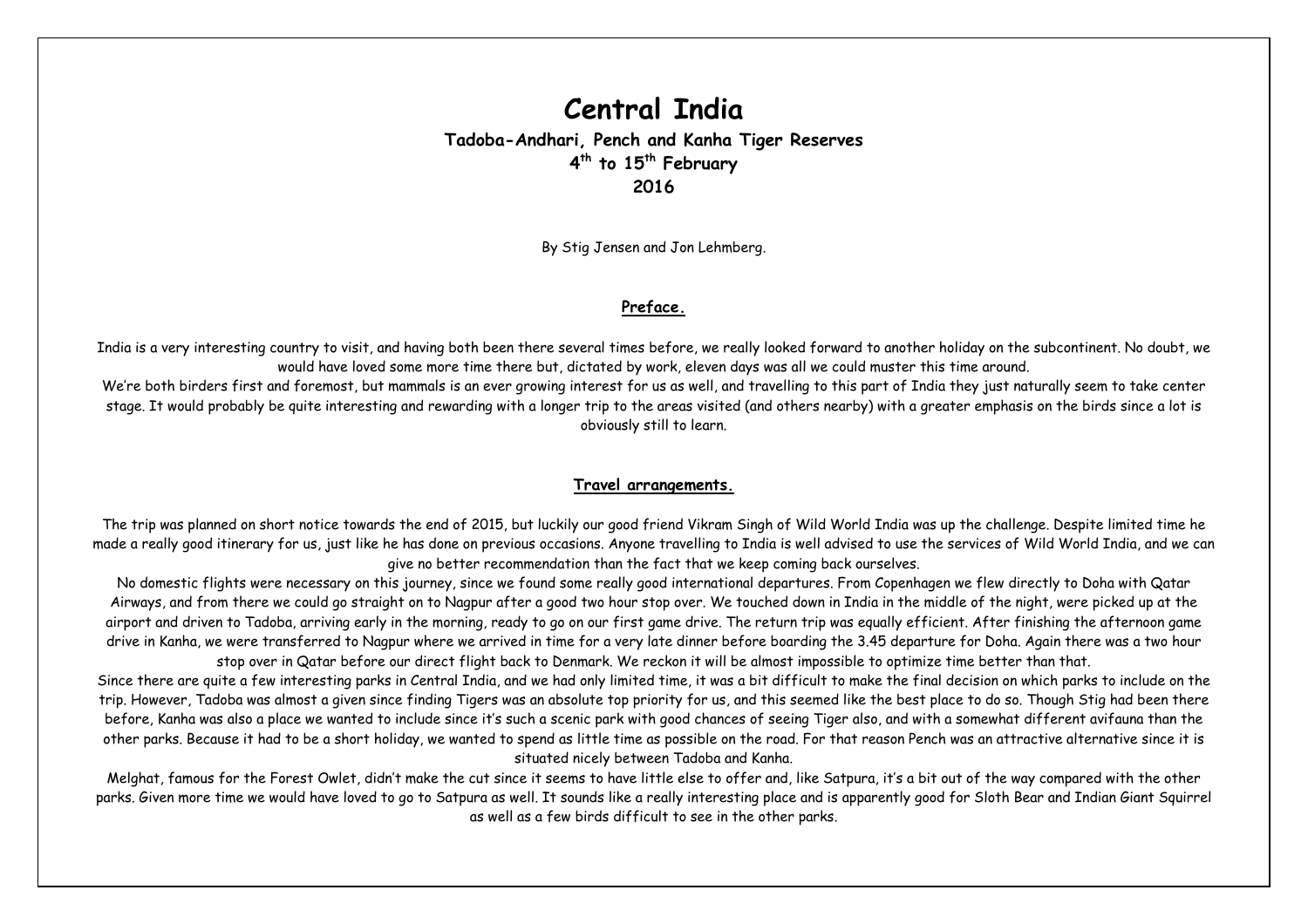#### Sites visited.

Tadoba-Andhari Tiger Reserve: As mentioned we had included Tadoba mainly because it seemed like the safest bet when it comes to seeing Tiger, but it also has a reputation for being a good places for Dhole – a species neither of us had seen before. The promise of these attractive mammals and more, made us see past our reservations about the park otherwise being rather dull and congested with unattractive paved roads. However, to our joy, the park was much nicer than expected, with rolling hills covered in a mix of bamboo and teak forest interspersed with lakes and meadows. Furthermore since we were mainly game driving in the northern part of the reserve, we primarily moved on dirt tracks which, though dusty, is much more to our liking than paved roads. The only paved road we travelled was the "main road" leading from Lake Tadoba south towards Lake Telia and Moharli Gate. To be honest, the park is a little bit crowded, though seemingly not much visited by Western tourists which is rather odd. However, it wasn't much worse than Pench or other tiger reserves, and it is perfectly possible to find peace and quiet on some of the roads less traveled. On the positive side, the game drives are relatively long with the morning drive stretching from 6 to 11 am, and the afternoon drive between 2 and 6 pm - much appreciated by us! The wildlife certainly didn't disappoint either and we saw the hoped for Tigers and Wild Dogs really well on several occasions. Other highlights were Leopard which we saw twice, both times extremely well, and Four-horned Antelope. We also saw a single Jungle Cat one afternoon, and Northern Red Muntjac was surprisingly common and easy to see. Sloth Bear was also seen during our stay here, though, unfortunately not by us, and there's an abundance of more common species like Chital, Sambar and Southern Plains Grey Langur. Bird watching was also quite rewarding, both in the reserve and around the lodge, and we saw a number of species here, like Grey Junglefowl, Savanna Nightjar, Indian Pitta and Purple-rumped Sunbird, which we didn't get anywhere else.

Pench Tiger Reserve: Pench was probably included more out of convenience than because of its own qualities. However, we were glad that we went there and would actually have liked to see more of this scenic reserve. Compared to Tadoba this park is more hilly with rocky outcrops in places. The forest is also quite different and more open, with bamboo and teak giving way to other species of trees. Like in Tadoba we also found both Tiger and Dhole in Pench and even saw the latter trying to hunt down a young Sambar. The supporting cast amongst the mammals was also pretty much the same as in Tadoba, but we did add the magnificent Indian Giant Flying Squirrel here – a truly great experience! Birding was also pretty good, and no doubt the two Mottled Wood Owls on day roost were among the highlights of the entire trip. The likes of Golden-fronted Leafbird, Bay-backed Shrike and surprisingly Grey Bushchat and Brown Rockchat were only seen here. We furthermore managed to do an excellent birdwalk outside the reserve, seeing Asian Paradise-flycatcher, Ultramarine Flycatcher and other beautiful species on Wednesday afternoon when all the Central Indian national parks are closed. Game driving times are not quite as good as in Tadoba, with the morning drive starting half an hour later at 6.30 am and the afternoon drive a full hour later at 3 pm – the same times apply in...

Kanha Tiger Reserve: Expectations were high for this large reserve, and even if we didn't actually see any of the big cats here, we weren't disappointed. The lack of Tiger sightings here frustrated Rajan a bit, since this is his "backyard", and he certainly tried everything to get one. No doubt they are around and we were just very unlucky not to see one or more, arriving or departing just a few minutes late or early on several occasions. Luckily we had already seen Tiger, and were thus able to better appreciate the other qualities of the park. The number of tourists here is probably even bigger than Tadoba, and with a proportionally larger share of Western visitors, but because of the sheer size of the reserve it's not felt in the same way. This is also by far the most lush of the three reserves visited, and the forest is pretty dense in most places, making it more difficult to find Tigers, of course. Kanha is also even more hilly than Pench, contains large meadows and is just generally an amazingly beautiful place! Compared to the other parks, Barasingha was a new addition to the mammal list here, and so was Northen Plains Grey Langur (apparently) and Common Palm Civet. Worth a mention is also our encounters with flying squirrels outside the park – again a really cool experience. Bird life was very good in and around the reserve, and we saw a few surprise species like Roufous-bellied Hawk Eagle and White-tailed Rubythroat here. Many more bird species were seen only here on the trip and we were glad to add the likes of Red Junglefowl, Lesser Adjudant, Malabar Pied Hornbill, White-rumped Spinetail, Sirkeer Malkoha, Scarlet and Small Minivet, Brown-cheeked Fulvetta, Hair-crested Drongo, Velvet-fronted Nuthatch and many more. Certainly a more dedicated bird watching trip to this area would produce a lot of interesting sightings, and it's definitely also a reserve worth another visit in general.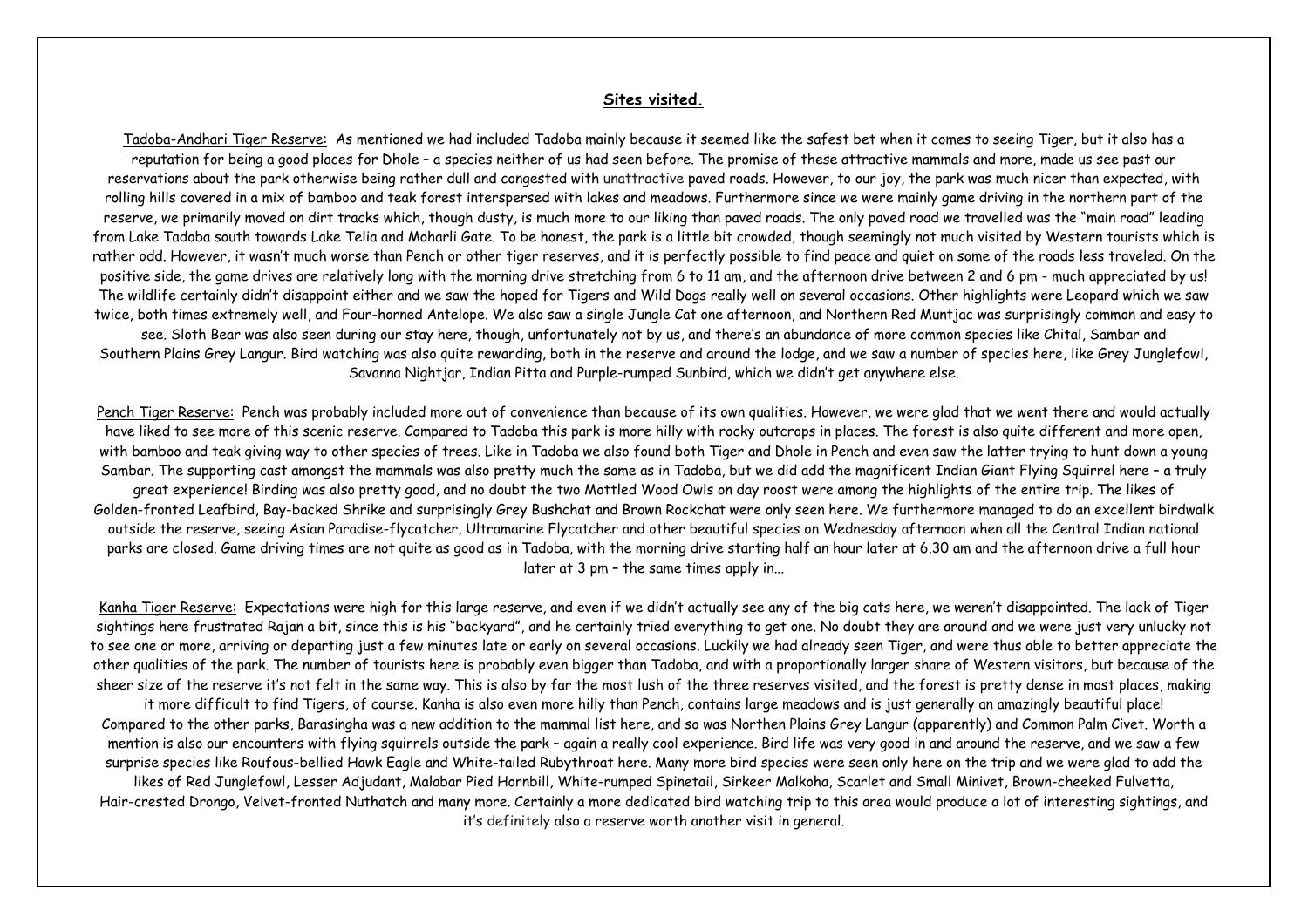### Accommodation & food.

The accommodation on this trip was a bit more upscale than we're used to when travelling independently. However, sometimes it's nice to indulge in a bit of luxury as well, so no complaints about that. We were really well treated by management and staff everywhere, but it's probably fair to say that Svasara Jungle Lodge in Tadoba had the most personal feel to it. This lodge is very conveniently situated within easy walking distance to Kolara Gate and there are quite a few interesting birds in the garden as well. In Tadoba we also spend a single night in nearby Chava Resort which was okay but nowhere near the standard of Svasara.

 Tuli Tiger Corridor in Pench seems to be a weekend hangout for the Nagpur elite and frankly a bit overwhelming. The house we stayed in was big but very nice, and the ponds and garden on the grounds were fairly good for birdwatching. In Kanha we stayed at Tuli Tiger Resort which was a very nice place indeed. The rooms weren't quite as extravagant as in Pench, though still more than adequate, but the garden and surroundings were really nice, and we saw quite a few interesting birds and mammals here. The food was excellent in all three lodges, and we were very pleased that apparently no special effort had been made to accommodate the taste of European and American tourists. Some of the dishes were spicy, though not overly so, and no Shepherd's Pie and other weird stuff were served, unlike at some of the other lodges we've stayed at. The packed breakfast was also quite nice throughout, and the kitchen hygiene was probably good as well, since neither of us had any stomach issues on the trip.

#### Weather.

Throughout the trip the weather was pretty good. Except for one morning in Kanha, which started out with a bit of rain and generally damp and cloudy conditions, it was mostly sunny with daytime temperatures reaching 30°C. Mornings were rather more chilly with temperatures between 5 and 10°C, so warm cloth was necessary on the early game drives. Wind wasn't much of a factor on this trip, and visibility mostly good, so all in all a welcome change from the dreary Danish winter weather! One thing to consider when visiting the parks in Central India this time of year is dust. Especially when going into and leaving the parks, but also in between, you'll find yourself driving behind other cars, and since you'll be sitting out in the open, this will almost inevitably be a very dusty experience. For that reason it's a good idea to bring some kind of bag to protect photo equipment.

### Drivers & guides.

We were taken by four different cars and drivers on the transfers between the parks, and to and from Nagpur. They all did very well and even if some of the drives were fairly long, and some were done at night, we always felt safe on these transfers. The drivers who took us into the parks also did a good job in general. As well as driving, some of them participate actively in tracking down wildlife, but unfortunately they all seem to share the same philosophy that getting closer is always better. In addition to the driver, a local guide is compulsory on all game drives and the quality of these varied considerably. Some were really good and very committed while others didn't seem to care at all. Besides the local guides we also had our very own guide – Rajendra Jhariya – with us throughout the trip, except on the transfer to and from Nagpur. Rajan is working as a guide in Kanha but also knows the other Central Indian parks well, and he did an extremely good job for us. Always in a good mood, respected by, and well connected with, other guides and staff in the parks, very good at spotting wildlife and positioning the car for photos, and always very flexible in order to make the most of every opportunity. Before we left home, we we're satisfied that we had optimized our program as much as at all possible, but he still managed to squeeze in an extra game drive and a bird walk in Kanha as well as other extracurricular activities. We have no reservations what so ever about recommending his services to other travellers in this part of the India!

If you don't have your own guide, most (or maybe all?) of the better lodges will have guides/naturalists on the staff. We met a few of them as well, and some, not least at Svasara Jungle Lodge, actually seemed very good indeed.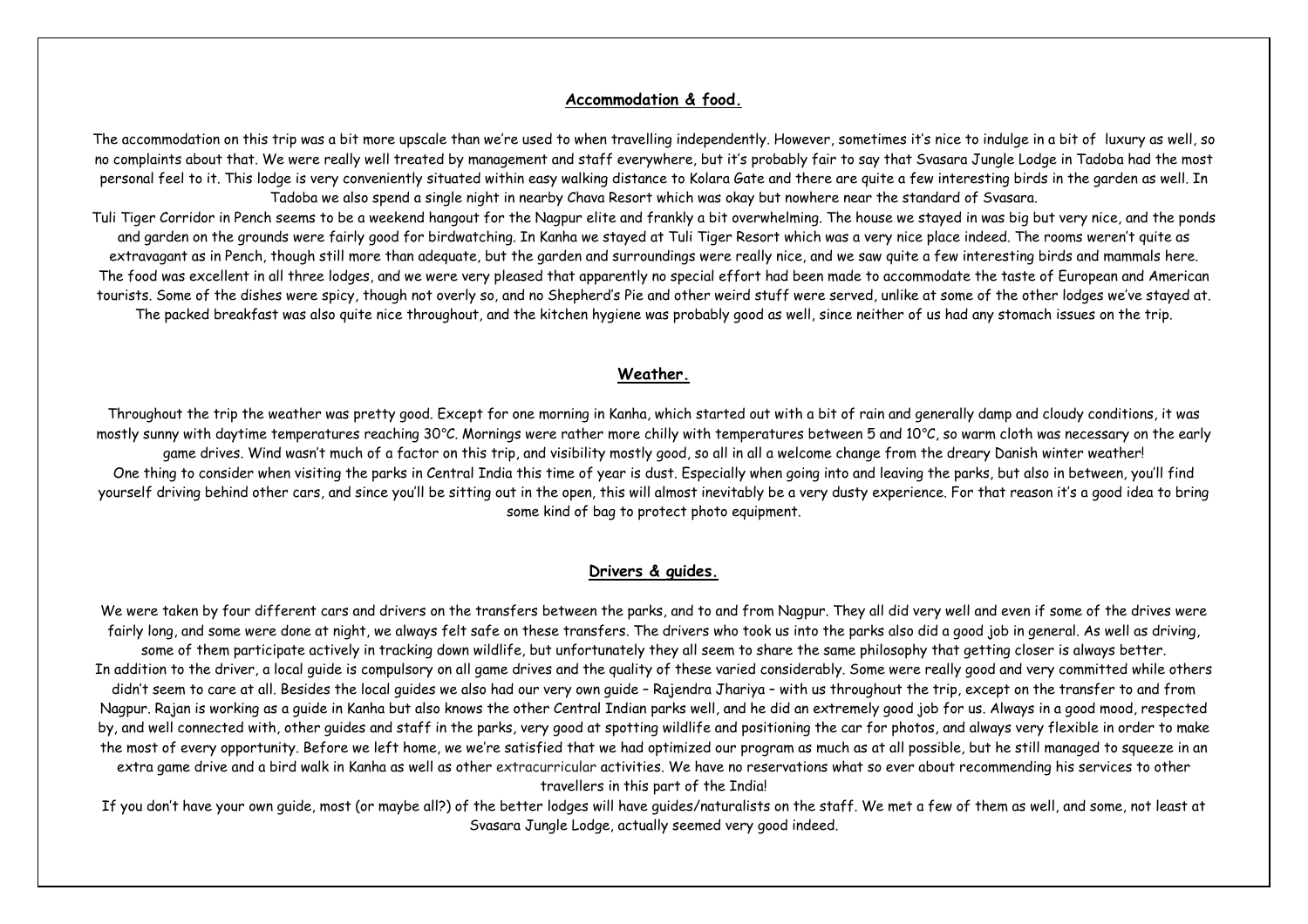# Contact information.

Any questions regarding our trip or the report are welcome on either of the following e-mail addresses: Stig: sej@primoris.dk or Jon: jon.lehmberg@gmail.com

 If you need help planing your trip, or are perhaps looking for a completely tailor-made holiday, we can strongly recommend Wild World India. Vikram and his staff are highly experienced, have a number of excellent guides attached and will do everything to make the perfect itinerary for their clients. Please check the website for further information here: www.wildworldindia.com

 If you're going to Kanha and other Central Indian national parks as an independent traveller, and are looking for a guide to assist you, Rajan will be an excellent choice. As mentioned above we have nothing but praise for his personal and professional skills, and are certain that anyone fortunate enough in securing his services will agree. Rajan can be contacted in advance via e-mail on this address: <u>rajendrakanhaguide@gmail.com</u> , or you can probably just ask for him at Khatia Gate where everybody will know him.

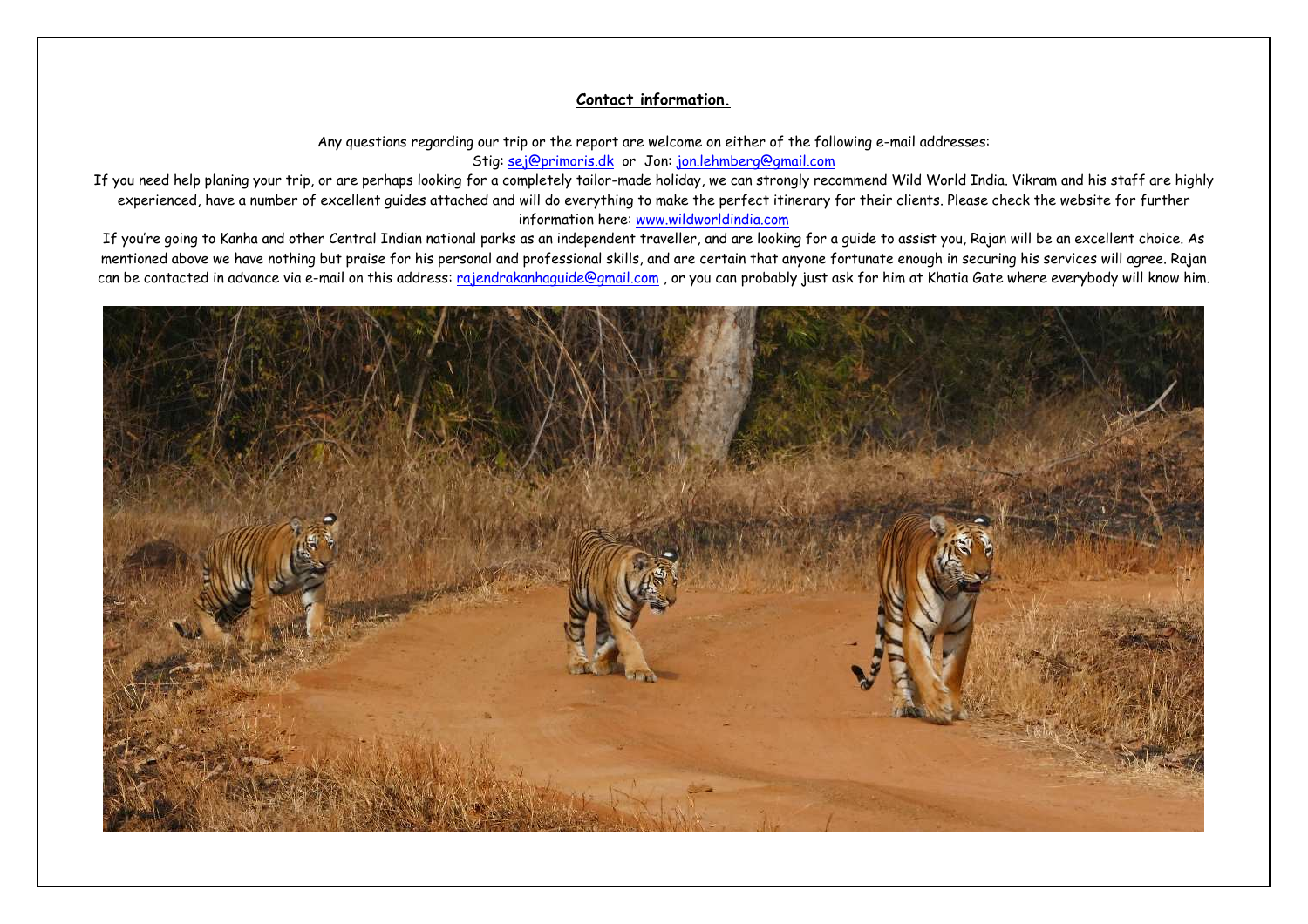### Lists & literature.

We brought the following books on the trip: "Birds of South Asia – The Ripley Guide" vol. 1 (Rasmussen & Anderton), "Birds of the Indian Subcontinent" (Grimmett & Inskipp) and "Mammals of India" (Menon). The daily notes and bird list below follow the systematics of "The Howard and Moore Complete Checklist to the Birds of the World" (3<sup>rd</sup> edition), while the mammal list is based on "Mammals of the World A Checklist" (Duff & Lawson) and the IUCN website. Where only the names Tadoba, Pench or Kanha is used, it means that the record can be from either inside the reserve itself or from the surrounding area, while inclusion of the abbreviation "TR" (i.e. Kanha TR) means that the record is made inside the actual reserve. This is true for both the day-to-day list and the species list. The following abbreviations are used: Ad = adult ; imm = immature ; juv = juvenile ; h = heard ; f = female ; m = male ; TR = Tiger Reserve.

### 5/2

Arriving in Nagpur – transfer to Tadoba – morning game drive – check-in at Svasara Jungle Lodge and a bit of birding there – afternoon game drive.

#### Tadoba 6.00 – 18.00.

 Red Spurfowl 2 , Grey Junglefowl 9m+7f , Indian Peafowl 35 , Lesser Whistling-duck 6 , Asian Openbill 2 , Black-headed Ibis 5 , Indian Black Ibis 7 , Indian Pond Heron 4 , Cattle Egret 30 , Intermediate Egret 3 , Little Egret 3 , Little Cormorant 25 , Darter 3 , Oriental Honey Buzzard 2 , Black-winged Kite 2 , Short-toed Eagle 1 , Crested Serpent Eagle 1h+1 , Shikra 1 , White-eyed Buzzard 1 , Common Moorhen 1 , Eurasian Stone Curlew 1 , Black-winged Stilt 2 , Red-wattled Lapwing 40 , Bronze-winged Jacana 4ad , Collared Dove 30 , Spotted Dove 8 , Laughing Dove 3 , Yellow-footed Green Pigeon 12 , Rose-ringed Parakeet 35 , Plum-headed Parakeet 6 , Greater Coucal h+3 , Jungle Owlet 1h , Savanna Nightjar 1 , Alpine Swift 2 , Little Swift 90 , Crested Treeswift 13 , Indian Roller 3 , White-throated Kingfisher 8 , Kingfisher 1 , Green Bee-eater 45 , Hoopoe 1 , Indian Grey Hornbill 2 , Brown-headed Barbet h , Black-rumped Flameback 4 , Common Woodshrike 2 , Long-tailed Shrike 6 , Black-hooded Oriole 4 , Black Drongo 16 , White-bellied Drongo 5 , Rufous Treepie h+12 , Large-billed Crow 1 , Great Tit 2 , Barn Swallow 110 , Wire-tailed Swallow 12 , Red-rumped Swallow 30 , Rufous-tailed Lark 2 , Ashy-crowned Sparrow Lark 1m+1f , Zitting Cisticola 3 , Ashy Prinia 6 , Plain Prinia 8 , Common Tailorbird h+2 , Red-vented Bulbul 60 , Sykes's Warbler 2 , Sulphur-bellied Warbler 1 , Hume's Leaf Warbler h+4 , Lesser Whitethroat 1 , Jungle Babbler 75 , Oriental White-eye h+7 , Common Myna 2 , Orange-headed Thrush 1 , Oriental Magpie Robin 20 , Indian Robin 5 , Black Redstart 8 , Stonechat 2 , Pied Bushchat 7 , Red-breasted Flycatcher 2 , Taiga Flycatcher 5 , Red-breasted/Taiga Flycatcher 7 , Tickell's Blue Flycatcher 6 , Purple-rumped Sunbird 2m+3f , Purple Sunbird 7 , House Sparrow 15 , Yellow-throated Sparrow 30 , Indian Silverbill 1 , Grey Wagtail 1 , White-browed Wagtail 3 , Olive-backed Pipit 9. Three-striped Palm Squirrel h+4 , Jungle Cat 1 , Ruddy Mongoose 2 , Southern Plains Grey Langur 85 , Wild Boar 11 , Northern Red Muntjac 4 , Sambar 25 , Chital 80 , Gaur 14.

Mugger Crocodile 4.

### 6/2

Morning game drive – birding around Svasara Jungle Lodge – afternoon game drive.

Tadoba 6.00 – 19.40.

Jungle Bush Quail 1 , Red Spurfowl 6 , Grey Junglefowl 4m+2f , Indian Peafowl 30 , Lesser Whistling-duck 45 , Painted Stork 1 , Asian Openbill 1 , Black-headed Ibis 7 ,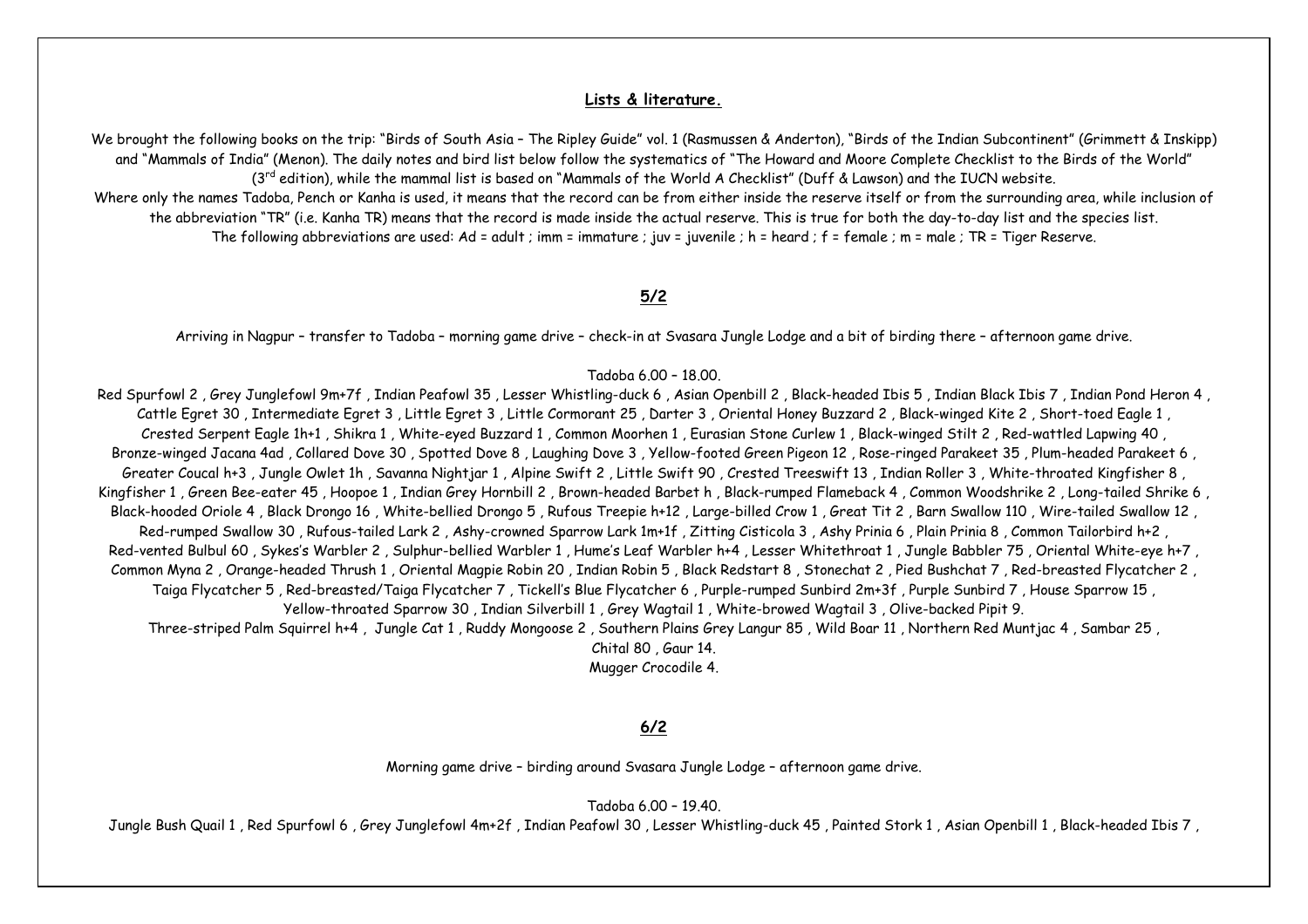Indian Black Ibis 6 , Indian Pond Heron 6 , Cattle Egret 40 , Grey Heron 1 , Great White Egret 2 , Intermediate Egret 1 , Little Egret 5 , Little Cormorant 30 , Darter 2 , Grey-headed Fish Eagle 1 , Red-headed Vulture 1 , Crested Serpent Eagle 1h , Montagu's Harrier 1f , Shikra 1m , White-eyed Buzzard 5 , Changeable Hawk Eagle 1 , White-breasted Waterhen 3 , Common Moorhen 1 , Black-winged Stilt 4 , Red-wattled Lapwing 45 , Bronze-winged Jacana 3ad , Common Greenshank 1 , River Tern 1 , Collared Dove 8 , Spotted Dove 55 , Laughing Dove 2 , Yellow-footed Green Pigeon 22 , Rose-ringed Parakeet 70 , Plum-headed Parakeet 8 , Greater Coucal h+2 , Jungle Owlet 1h , Savanna Nightjar 3 , Little Swift 40 , Crested Treeswift 7 , Indian Roller 6 , White-throated Kingfisher 5 , Pied Kingfisher 1 , Green Bee-eater 80 , Hoopoe 1 , Indian Grey Hornbill 3 , Brown-headed Barbet h , Coppersmith Barbet h , Brown-capped Woodpecker 1 , Yellow-crowned Woodpecker 1 , Black-rumped Flameback 7 , Indian Pitta 1 , Common Woodshrike 1 , Large Cuckoo-shrike 1 , Long-tailed Shrike 6 , Black-hooded Oriole 2 , Black Drongo 20 , White-bellied Drongo 5 , Greater Racket-tailed Drongo 3 , Rufous Treepie h+18 , Large-billed Crow 6 , Barn Swallow 150 , Red-rumped Swallow 35 , Rufous-tailed Lark 1 , Ashy-crowned Sparrow Lark 1m , Zitting Cisticola 2 , Ashy Prinia 3 , Plain Prinia 7 , Common Tailorbird h , Red-vented Bulbul 85 , Hume's Leaf Warbler h+6 , Large Grey Babbler 2 , Jungle Babbler 65 , Oriental White-eye h+6 , Common Myna 3, Orange-headed Thrush 9 , Oriental Magpie Robin 25 , Indian Robin 2m , Black Redstart 1m+1f , Stonechat 2 , Pied Bushchat 2m+1f , Taiga Flycatcher 3 , Red-breasted/Taiga Flycatcher 3 , Tickell's Blue Flycatcher 2 , Blue-winged Leafbird 5 , Purple-rumped Sunbird 1m+3f , Purple Sunbird 6m+3f , House Sparrow 20 , Yellow-throated Sparrow 55 , Red Avadavat 8 , Indian Silverbill 3 , White-browed Wagtail 6 , Paddyfield Pipit 3 , Olive-backed Pipit 7.

 Bat sp. 4 , Indian Hare 1 , Three-striped Palm Squirrel h+6 , Leopard 1f , Tiger 1f+3imm , Indian Grey Mongoose 2 , Ruddy Mongoose 4 , Southern Plains Grey Langur 40 , Wild Boar 7 , Northern Red Muntjac 5 , Sambar 21 , Chital 110 , Nilgai 1m , Four-horned Antelope 1m , Gaur 17.

Mugger Crocodile 2.

### 7/2

Morning game drive – birding around Chava Resort and Svasara Jungle Lodge – afternoon game drive.

#### Tadoba 5.55 – 18.25.

Red Spurfowl 2 , Grey Junglefowl 3m+1f , Indian Peafowl 23 , Asian Openbill 3 , Woolly-necked Stork 1 , Black-headed Ibis 2 , Indian Black Ibis 6 , Indian Pond Heron 3 , Cattle Egret 30 , Great White Egret 7 , Intermediate Egret 3 , Little Egret 9 , Little Cormorant 35 , Darter 5 , Oriental Honey Buzzard 1 , Black-winged Kite 3 , Short-toed Eagle 1 , Crested Serpent Eagle 2 , Shikra 1 , White-eyed Buzzard 2 , Purple Swamphen 3 , Black-winged Stilt 2 , Red-wattled Lapwing 20 , Bronze-winged Jacana 4ad , Collared Dove 8 , Spotted Dove 35 , Laughing Dove 10 , Yellow-footed Green Pigeon 8 , Rose-ringed Parakeet 50 , Plum-headed Parakeet 12 , Greater Coucal 1 , Indian Nightjar 1h , Little Swift 3 , Crested Treeswift 2 , Indian Roller 2 , White-throated Kingfisher 4 , Green Bee-eater 40, Hoopoe 1 , Black-rumped Flameback 3 , Long-tailed Shrike 3 , Black-hooded Oriole h , Black Drongo 17 , White-bellied Drongo 2 , Greater Racket-tailed Drongo 1 , White-browed Fantail 1 , Black-naped Monarch 1 , Rufous Treepie h+13, House Crow 15 , Large-billed Crow 6 , Barn Swallow 90 , Wire-tailed Swallow 6 , Red-rumped Swallow 20 , Ashy Prinia 3 , Plain Prinia 7 , Common Tailorbird h , Red-vented Bulbul 50 , Sulphur-bellied Warbler 1 , Hume's Leaf Warbler h+9 , Yellow-eyed Babbler 2 , Jungle Babbler 35 , Oriental White-eye h+16 , Oriental Magpie Robin 8 , Indian Robin 1m , Black Redstart 1m , Stonechat 1m , Pied Bushchat 4m , Red-breasted Flycatcher 1 , Taiga Flycatcher 1 , Red-breasted/Taiga Flycatcher 3 , Purple-rumped Sunbird 1f , Purple Sunbird 3m , House Sparrow 2 , Yellow-throated Sparrow 70 , Red Avadavat 11 , Indian Silverbill 2 , White-rumped Munia 9 , Paddyfield Pipit 1 , Olive-backed Pipit 2. Indian Hare 1 , Three-striped Palm Squirrel h+6 , Leopard 1m , Tiger 1f+3imm , Indian Grey Mongoose 3 , Ruddy Mongoose 1 , Dhole 1m+1f , Southern Plains Grey Langur 110 , Northern Red Muntjac 2 , Sambar 25 , Chital 130 , Gaur 8. Bengal Monitor Lizard 1 , Indian Tree Frog 3 , gecko sp. 2.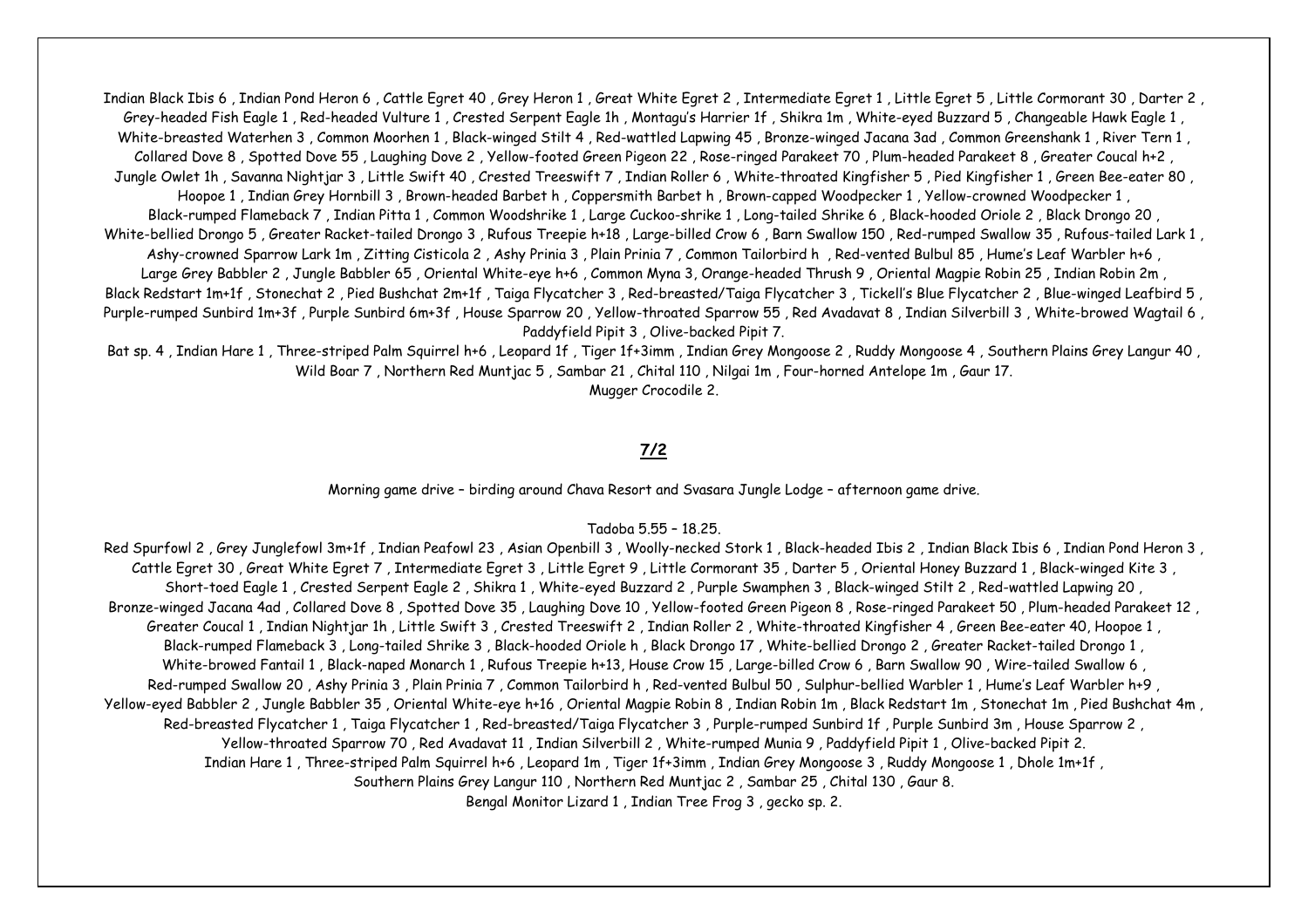### 8/2

Morning game drive – birding around Svasara Jungle Lodge – transfer to Pench – birding around Tuli Tiger Corridor.

#### Tadoba 6.15 – 13.40.

Grey Junglefowl 1m , Indian Peafowl 20 , Lesser Whistling-duck 35 , Asian Openbill 3 , Black-headed Ibis 3 , Indian Black Ibis 4 , Indian Pond Heron 2 , Cattle Egret 40 , Great White Egret 3 , Intermediate Egret 2 , Little Egret 5 , Little Cormorant 30 , Darter 4 , Oriental Honey Buzzard 1 , Black-winged Kite 1 , Grey-headed Fish Eagle 1 , Crested Serpent Eagle 1 , White-eyed Buzzard 3 , Changeable Hawk Eagle 1 , White-breasted Waterhen 1 , Purple Swamphen 2 , Black-winged Stilt 2 , Red-wattled Lapwing 25 , Bronze-winged Jacana 2ad , Collared Dove 20 , Spotted Dove 35 , Laughing Dove 12 , Yellow-footed Green Pigeon 12 , Rose-ringed Parakeet 30 , Plum-headed Parakeet 20 , Indian Nightjar 1h , Asian Palm Swift 13 , Indian Roller 2 , White-throated Kingfisher 3 , Green Bee-eater 25 , Black-rumped Flameback 2 , Long-tailed Shrike 5 , Black-hooded Oriole 1 , Black Drongo 30 , Black-naped Monarch 1 , Rufous Treepie h+12 , Large-billed Crow 4 , Barn Swallow 95 , Red-rumped Swallow 6, Rufous-tailed Lark 2, Ashy-crowned Sparrow Lark 2m+1f, Grey-breasted Prinia 6, Ashy Prinia 5, Plain Prinia 8, Common Tailorbird h, Red-vented Bulbul 100 , White-browed Bulbul 2 , Blyth's Reed Warbler 1 , Sykes's Warbler 3 , Hume's Leaf Warbler h+2 , Jungle Babbler 45 , Oriental White-eye h+7 , Common Myna 1 , Brahminy Starling 2 , Oriental Magpie Robin 13 , Indian Robin 1m , Black Redstart 1f , Stonechat 1 , Pied Bushchat 14 , Asian Brown Flycatcher 1 , Red-breasted Flycatcher 1 , Taiga Flycatcher 1m , Purple-rumped Sunbird 1m+1f , Purple Sunbird 2m+1f , House Sparrow 5 , Yellow-throated Sparrow 80 , Red Avadavat 9 , Indian Silverbill 8 , Grey Wagtail 1 , White-browed Wagtail 1 , Paddyfield Pipit 1.

Ruddy Mongoose 1 , Dhole 1 , Southern Plains Grey Langur 20 , Northern Red Muntjac 1 , Sambar 9 , Chital 45.

#### Tadoba – Pench 13.40 – 17.00.

Indian Pond Heron 3 , Cattle Egret 600 , Purple Heron 1 , Little Cormorant 6 , Black-winged Kite 22 , Short-toed Eagle 1 , White-eyed Buzzard 1 , Red-wattled Lapwing 6 , Bronze-winged Jacana 1ad+1imm , Collared Dove 30 , Laughing Dove 25 , Rose-ringed Parakeet 4 , Indian Roller 25 , White-throated Kingfisher 12 , Green Bee-eater 150 , Hoopoe 1 , Long-tailed Shrike 18 , Black 110 , House Crow 16 , Large-billed Crow 1 , Plain Martin 1 , Barn Swallow 40 , Red-vented Bulbul 25 , Common Myna 45 , Asian Pied Starling 3 , Pied Bushchat 25 , Baya Weaver 250. Southern Plains Grey Langur 11 , Rhesus Monkey 35.

Tuli Tiger Corridor 17.00 – 18.55.

Black-crowned Night Heron 1-2ad , Indian Pond Heron 5 , Cattle Egret 6 , Little Egret 1 , White-breasted Waterhen 2-3 , Red-wattled Lapwing 2 , Green Sandpiper 2 , Rose-ringed Parakeet 7 , Greater Coucal 2h , Collared Scops Owl 1 , Stork-billed Kingfisher 1 , White-throated Kingfisher 1 , Coppersmith Barbet h+1 , Black Drongo 20 , Rufous Treepie 4 , House Crow 3 , Ashy Prinia 3 , Plain Prinia 2 , Red-vented Bulbul 25 , Jungle Babbler 17 , Oriental White-eye h , Common Myna 60 , Asian Pied Starling 1 , Oriental Magpie Robin 2m , Indian Silverbill 4 , Grey Wagtail 3 , White-browed Wagtail 1.

Bat sp. 5 (at least 2 species) , Indian Flying Fox 14 , Southern Plains Grey Langur 6.

Chequered Keelback 1 , gecko sp. 1.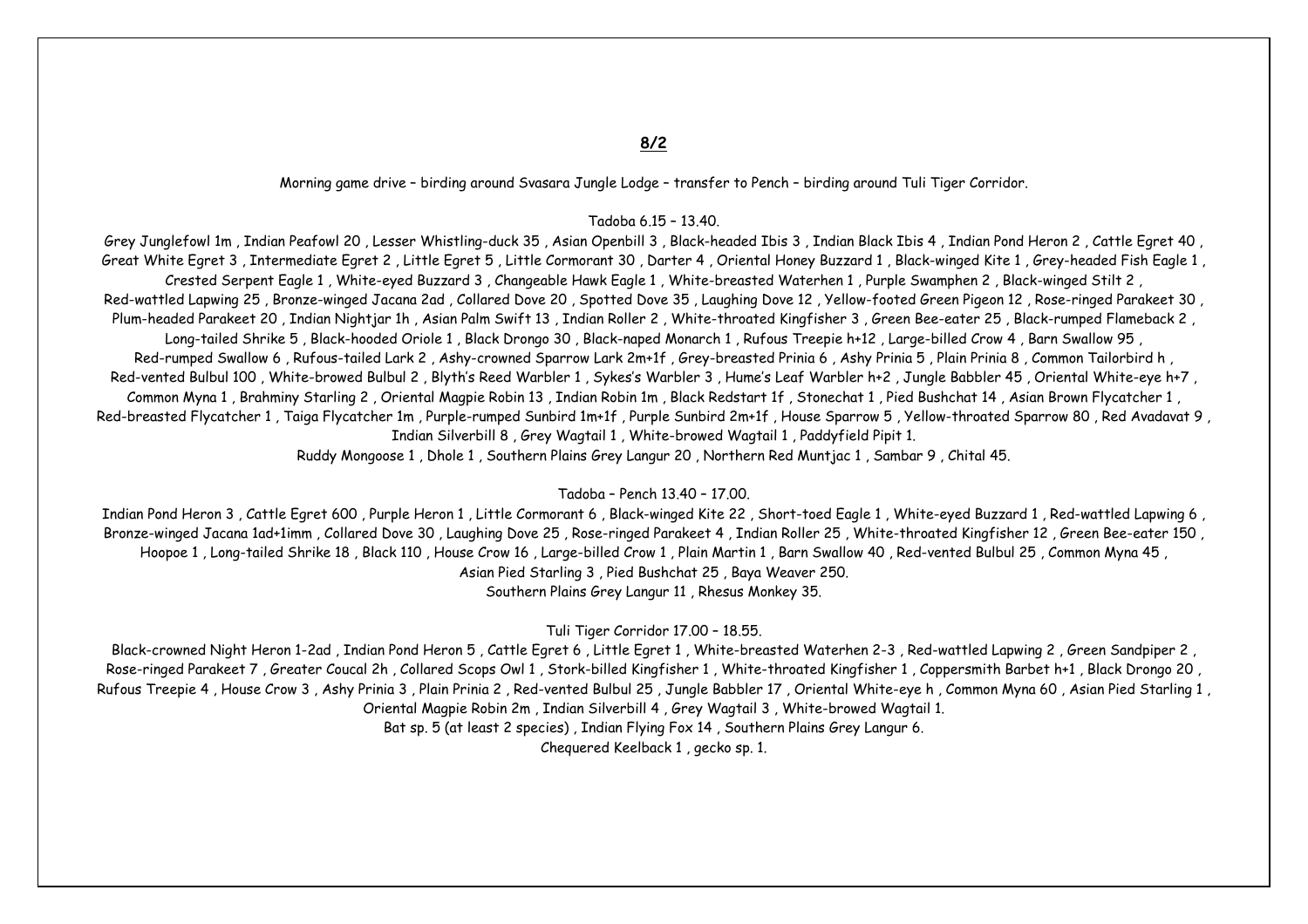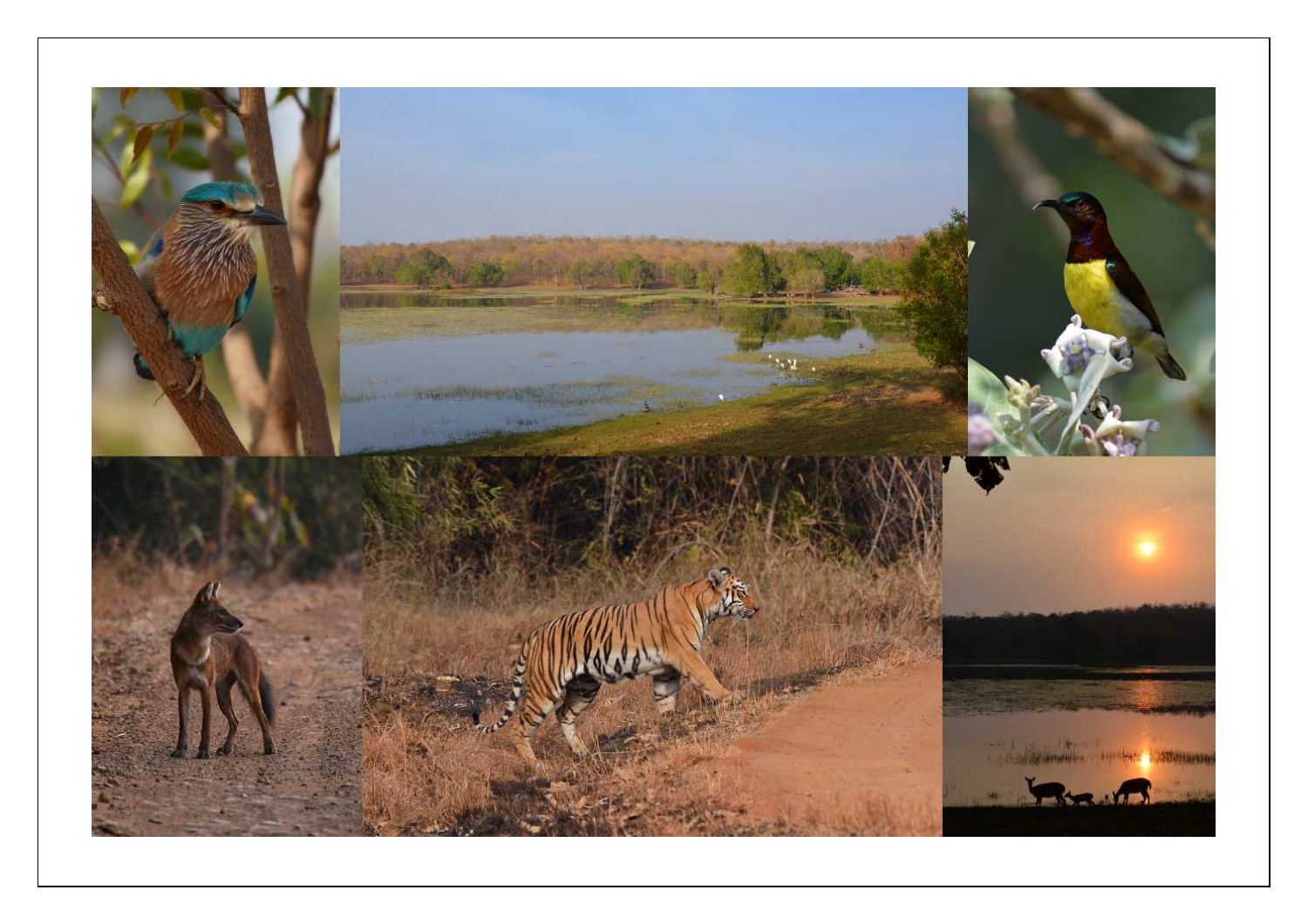### 9/2

Morning game drive – birding around Tuli Tiger Corridor – afternoon game drive – visiting local river bed at dusk.

#### Pench 6.25 – 19.10

 Indian Peafowl 40 , Ruddy Shelduck 4 , Gadwall 8 , Eurasian Wigeon 4m+3f , Spot-billed Duck 2 , Northern Pintail 7m+4f , Common Teal 12 , Little Grebe 2 , Painted Stork 51, Asian Openbill 1, Woolly-necked Stork 2, Indian Black Ibis 6, Indian Pond Heron 7, Cattle Egret 45, Great White Egret 4, Intermediate Egret 2, Little Egret 5 , Little Cormorant 7 , Darter 1 , Oriental Honey Buzzard 2 , Indian White-backed Vulture 1 , Indian Vulture 7 , Crested Serpent Eagle 5 , Shikra 1h+1 , White-eyed Buzzard 3 , Changeable Hawk Eagle 1 , Yellow-wattled Lapwing 2 , Red-wattled Lapwing 20 , Little Ringed Plover 3 , Green Sandpiper 3 , Wood Sandpiper 1 , River Tern 2 , Collared Dove 20 , Spotted Dove 35 , Laughing Dove 15 , Yellow-footed Green Pigeon 6 , Alexandrine Parakeet 8 , Rose-ringed Parakeet 40 , Plum-headed Parakeet 6 , Greater Coucal h+1 , Collared Scops Owl 1 , Mottled Wood Owl 1 , Jungle Owlet 1h+3 , Alpine Swift 3 , Indian Roller 11 , White-throated Kingfisher 8, Green Bee-eater 25, Indian Grey Hornbill 9, Brown-headed Barbet h+4, Coppersmith Barbet h, Black-rumped Flameback 8, Common Woodshrike 1 , Large Cuckoo-shrike 4 , Long-tailed Shrike 3 , Black-hooded Oriole h+1 , Black Drongo 30, White-bellied Drongo 3 , Greater Racket-tailed Drongo 4 , Rufous Treepie h+9 , Large-billed Crow 18 , Great Tit 4 , Barn Swallow 30 , Red-rumped Swallow 85 , Ashy Prinia 2 , Common Tailorbird h+1 , Red-vented Bulbul 30 , Hume's Leaf Warbler h+9 , Greenish Warbler 1 , Lesser Whitethroat 1 , Jungle Babbler 55 , Oriental White-eye h+2 , Common Myna 30 , Orange-headed Thrush 1 , Oriental Magpie Robin 13 , Indian Robin 1m , Black Redstart 1m+1f , Stonechat 2m+1f , Pied Bushchat 2m+2f , Red-breasted Flycatcher 5 , Red-breasted/Taiga Flycatcher 14 , Blue-winged Leafbird 1m , Purple Sunbird 1m+1f , Yellow-throated Sparrow 65 , Indian Silverbill 4 , Yellow Wagtail 1 , Grey Wagtail 3 , White Wagtail 3 , White-browed Wagtail 4.

Three-striped Palm Squirrel h+8 , Indian Giant Flying Squirrel 1-2 , Golden Jackal 3 , Dhole 2 , Southern Plains Grey Langur 90 , Rhesus Monkey 30 , Wild Boar 13 , Sambar 22 , Chital 230 , Nilgai 6.

#### 10/2

Morning game drive – birding around Tuli Tiger Corridor – bird walk and visiting nearby lake outside the reserve – local river bed at dusk.

#### Pench 6.20 – 19.10.

Grey Francolin 4 , Indian Peafowl 45 , Ruddy Shelduck 2 , Asian Openbill 5 , Indian Black Ibis 3 , Indian Pond Heron 11 , Cattle Egret 30 , Great White Egret 1 , Little Egret 3 , Great Cormorant 11 , Oriental Honey Buzzard 2 , Black-winged Kite 1 , Grey-headed Fish Eagle 3 , Crested Serpent Eagle 2 , Shikra 1m , White-eyed Buzzard 2 , White-breasted Waterhen 1 , Eurasian Stone Curlew 1h , Yellow-wattled Lapwing 4 , Red-wattled Lapwing 18 , Little Ringed Plover 2 , Green Sandpiper 1 , Collared Dove 16 , Spotted Dove 50 , Emerald Dove 1 , Yellow-footed Green Pigeon 17 , Alexandrine Parakeet 22 , Rose-ringed Parakeet 60 , Plum-headed Parakeet 19 , Greater Coucal h+3 , Collared Scops Owl 1 , Brown Wood Owl 1h , Jungle Owlet 6 , Little Swift 3 , Crested Treeswift 1 , Indian Roller 30 , White-throated Kingfisher 4, Green Bee-eater 30, Hoopoe 6, Indian Grey Hornbill 9, Brown-headed Barbet h+2, Coppersmith Barbet h, Black-rumped Flameback 1h+2, Common Iora 1 , Large Cuckoo-shrike 1 , Bay-backed Shrike 1 , Long-tailed Shrike 1 , Black-hooded Oriole h+3 , Black Drongo 35 , White-bellied Drongo 6 , Greater Racket-tailed Drongo 4 , White-throated Fantail 2 , Black-naped Monarch 1 , Asian Paradise-flycatcher 1m , Rufous Treepie h+14 , Large-billed Crow 17 , Great Tit 11 , Barn Swallow 6 , Red-rumped Swallow 1 , Ashy-crowned Sparrow Lark 1m+2f , Ashy Prinia 12 , Plain Prinia 3 , Common Tailorbird h+1 , Red-vented Bulbul 40 , White-browed Bulbul 1 , Blyth's Reed Warbler 1 , Hume's Leaf Warbler h+13 , Greenish Warbler 2 , Lesser Whitethroat 1 , Jungle Babbler 60 , Oriental White-eye h+9 , Bank Myna 2 , Common Myna 30 , Brahminy Starling 4 , Orange-headed Thrush 2 , Oriental Magpie Robin 25 , Indian Robin 1m , Black Redstart 3m+1f , Stonechat 1f ,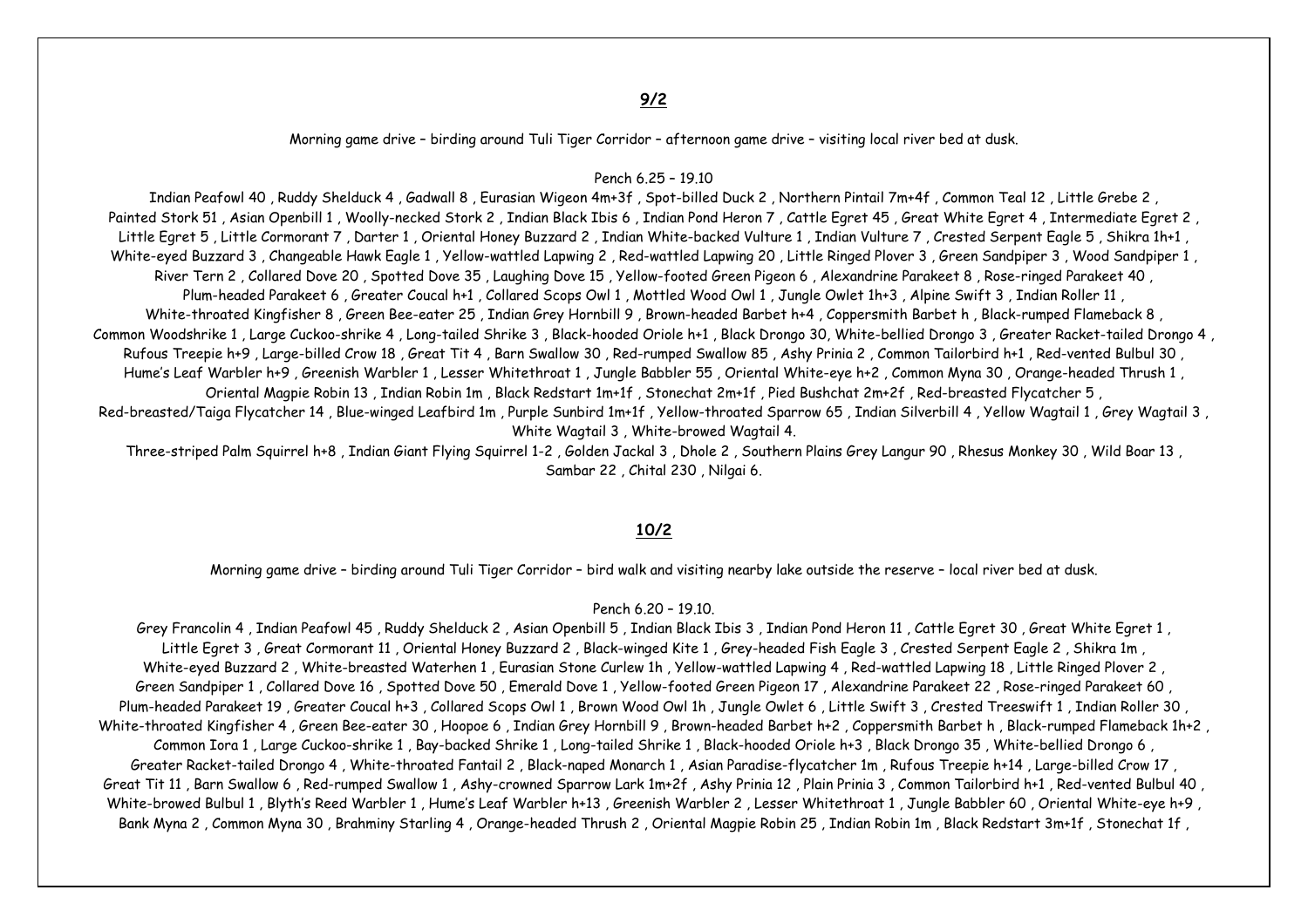Pied Bushchat 3m+4f , Grey Bushchat 1f , Brown Rockchat 1 , Red-breasted Flycatcher 7 , Taiga Flycatcher 4 , Red-breasted/Taiga Flycatcher 8 , Ultramarine Flycatcher 1m , Tickell's Blue Flycatcher 1 , Purple Sunbird 1m+1f , House Sparrow 9 , Yellow-throated Sparrow 450 , Yellow Wagtail 6 , Grey Wagtail 3 , White Wagtail 4 , White-browed Wagtail 2 , Paddyfield Pipit 3 , Tawny Pipit 2 , Olive-backed Pipit 7.

Three-striped Palm Squirrel h+6 , Indian Giant Flying Squirrel 1 , Golden Jackal 2 , Dhole 2ad+7juv , Southern Plains Grey Langur 70 , Rhesus Monkey 8 , Sambar 25 , Chital 220 , Nilgai 3.

### 11/2

Morning game drive – transfer to Kanha – afternoon bird walk in Kanha TR.

#### Pench 6.20 – 11.25.

Indian Peafowl 35 , Little Grebe h+1 , Indian Pond Heron 11 , Cattle Egret 30 , Little Cormorant 1 , Oriental Honey Buzzard 2 , White-eyed Buzzard 3 , Changeable Hawk Eagle 1 , Eurasian Stone Curlew 1h , Red-wattled Lapwing 8 , Green Sandpiper 1 , Collared Dove h+7 , Spotted Dove 45 , Yellow-footed Green Pigeon 4 , Alexandrine Parakeet 12 , Rose-ringed Parakeet 30 , Plum-headed Parakeet 9 , Greater Coucal h+2 , Collared Scops Owl 1 , Mottled Wood Owl 1 , Alpine Swift 385 , Crested Treeswift 1 , Indian Roller 16 , White-throated Kingfisher 2 , Green Bee-eater 20 , Hoopoe 3 , Brown-headed Barbet h+2 , Coppersmith Barbet h , Black-rumped Flameback 6 , White-naped Woodpecker 1 , Common Woodshrike 2 , Large Cuckoo-shrike 4 , Black-hooded Oriole h+2 , Black Drongo 35 , White-bellied Drongo 8 , Greater Racket-tailed Drongo 1 , Black-naped Monarch 1 , Rufous Treepie h+20 , Large-billed Crow 16 , Great Tit 4 , Ashy Prinia 6 , Common Tailorbird 2 , Red-vented Bulbul 40 , Tickell's Leaf Warbler 2 , Hume's Leaf Warbler h+5 , Greenish Warbler 1 , Jungle Babbler 75 , Oriental White-eye h+13 , Common Myna 20 , Orange-headed Thrush 1 , Oriental Magpie Robin 15 , Black Redstart 1m , Pied Bushchat 2m , Red-breasted Flycatcher 4 , Taiga Flycatcher 3 , Red-breasted/Taiga Flycatcher 7 , Golden-fronted Leafbird 3m+2f , House Sparrow 7 , Yellow-throated Sparrow 200 , White-browed Wagtail 2. Three-striped Palm Squirrel h+2 , Tiger 1f , Southern Plains Grey Langur 90 , Rhesus Monkey 17 , Sambar 12 , Chital 220 , Nilgai 5 , Gaur 4.

#### Pench – Kanha 11.25 – 15.00

 Asian Openbill 1 , Indian Pond Heron 7 , Cattle Egret 175 , egret sp. 15 , Great Cormorant 90 , Oriental Honey Buzzard 2 , Black-winged Kite 19 , Black Kite 6 , White-eyed Buzzard 1 , Red-wattled Lapwing 30 , Spotted Dove 16 , Rose-ringed Parakeet 30 , Indian Roller 35 , White-throated Kingfisher 4 , Green Bee-eater 18 , Long-tailed Shrike 1 , Black Drongo 40 , Barn Swallow 20 , Wire-tailed Swallow 7 , Red-vented Bulbul 13 , Common Myna 80 , Asian Pied Starling 1 , Oriental Magpie Robin 9 , Pied Bushchat 2m , Purple Sunbird 2m , House Sparrow 11 , Yellow-throated Sparrow 30 , White-browed Wagtail 1. Indian Flying Fox 450 , Rhesus Monkey 35.

#### Kanha 15.10 – 19.10.

 Indian Black Ibis 5 , Cattle Egret 19 , Red-headed Vulture 1 , Shikra 1f , Eurasian Stone Curlew 1h , Red-wattled Lapwing 3 , Green Sandpiper 1 , Collared Dove 2 , Spotted Dove 6 , Yellow-footed Green Pigeon 1 , Alexandrine Parakeet 3 , Rose-ringed Parakeet 14 , Plum-headed Parakeet 1 , Common Hawk-cuckoo 1h , Greater Coucal h+1 , Indian Roller 4, Green Bee-eater 9, Brown-headed Barbet h+1, Coppersmith Barbet h, Streak-throated Woodpecker 1, Black-rumped Flameback 2, Golden Oriole 1m, Black-hooded Oriole h+2 , Hair-crested Drongo 1 , Greater Racket-tailed Drongo 2 , Black-naped Monarch 1 , Rufous Treepie h+6 , Large-billed Crow 17 , Great Tit 2 , Ashy Prinia 3 , Common Tailorbird h+1 , Red-vented Bulbul 9 , Hume's Leaf Warbler h+2 , Greenish Warbler 1 , Jungle Babbler 14 , Oriental White-eye h+8 , Common Myna 7 , Oriental Magpie Robin 8 , Verditer Flycatcher 1.

Northern Plains Grey Langur 17 , Wild Boar 1 , Northern Red Muntjac 1 , Chital 18.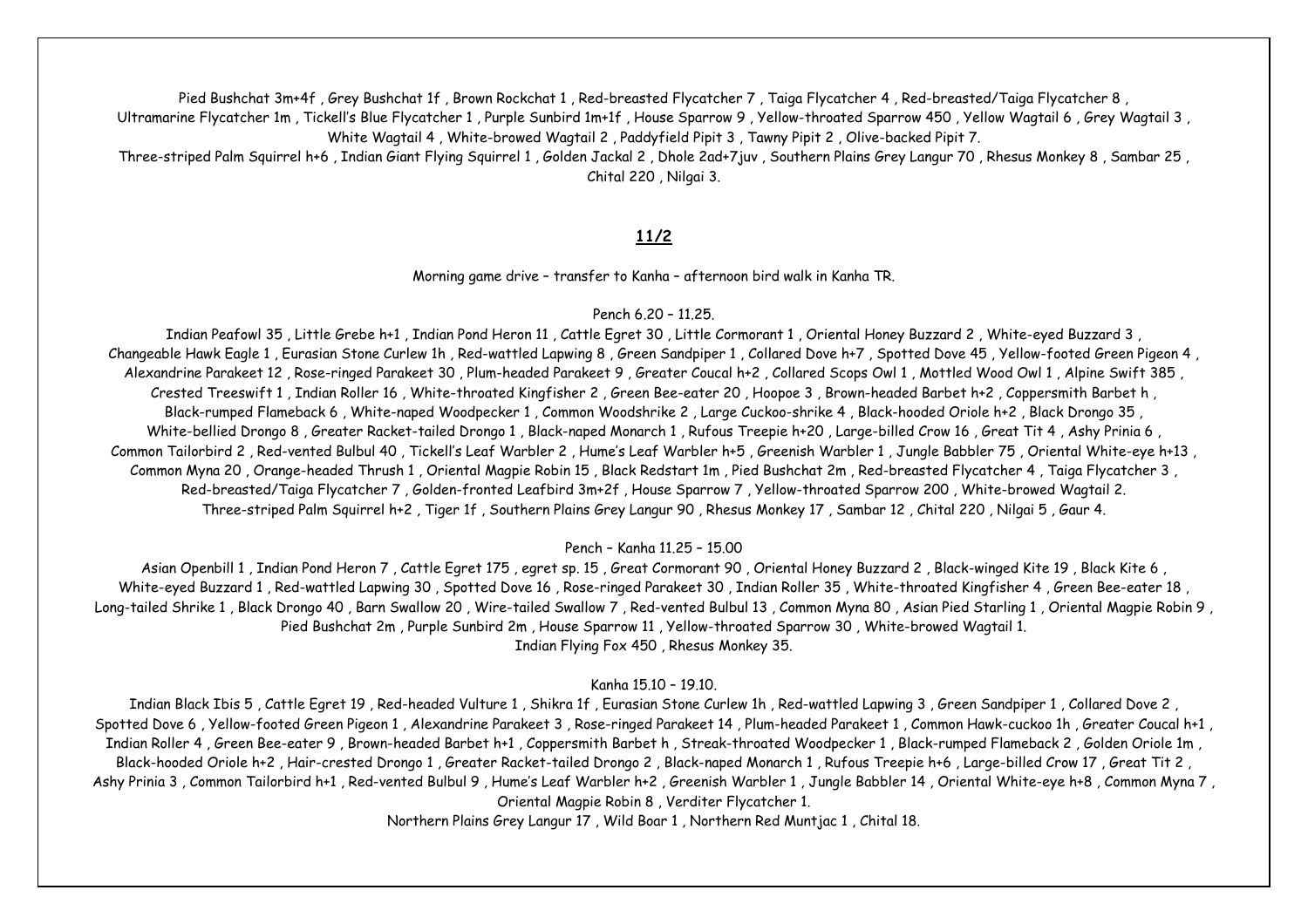Morning game drive – birding around Tuli Tiger Resort and surroundings – afternoon game drive – evening drive outside the park.

#### Kanha 6.30 – 20.35.

Red Spurfowl 2, Red Junglefowl h+2m, Indian Peafowl 25, Gadwall 8, Eurasian Wigeon 3m+2f, Northern Pintail 35, Common Teal 9, Little Grebe 3, Asian Openbill 1, Woolly-necked Stork 1 , Lesser Adjudant 1 , Indian Black Ibis 7 , Indian Pond Heron 12 , Cattle Egret 20 , Great White Egret 1 , Intermediate Egret 2 , Little Cormorant 6 , Common Kestrel 1f , Oriental Honey Buzzard 1 , Black-winged Kite 1 , Grey-headed Fish Eagle 1 , Indian Vulture 3 , Crested Serpent Eagle 2 , Shikra 1m , Eurasian Stone Curlew 1-2h , Red-wattled Lapwing 22 , Common/Pintail Snipe 9 , Green Sandpiper 2 , Oriental Turtle Dove 11 , Spotted Dove 8 , Emerald Dove 1 , Yellow-footed Green Pigeon 4 , Alexandrine Parakeet 4 , Rose-ringed Parakeet 26 , Plum-headed Parakeet 3 , Common Hawk-cuckoo 6h+1 , Asian Koel 1m+1f , Sirkeer Malkoha 1 , Greater Coucal h+2 , Jungle Owlet 2h+3 , Indian Nightjar 1h , Alpine Swift 1 , Crested Treeswift 3 , Indian Roller 8 , White-throated Kingfisher 3 , Kingfisher 1m+2f , Green Bee-eater 20 , Hoopoe 4 , Indian Grey Hornbill 19 , Brown-headed Barbet h+4 , Coppersmith Barbet h+2 , Brown-capped Woodpecker 1 , Rufous Woodpecker 2 , Black-rumped Flameback 9 , White-naped Woodpecker 1 , Common Iora 1 , Large Cuckoo-shrike 3 , Small Minivet 1m , Scarlet Minivet 1m+2f , Brown Shrike 2 , Golden Oriole 1m , Black-hooded Oriole h+4 , Black Drongo 23 , Hair-crested Drongo 1 , Greater Racket-tailed Drongo 4 , Black-naped Monarch 2 , Rufous Treepie h+9, Large-billed Crow 30, Great Tit 3, Barn Swallow 20, Red-rumped Swallow 13, Zitting Cisticola 3, Common Tailorbird h+8, Red-vented Bulbul 35, Hume's Leaf Warbler h+18 , Greenish Warbler 3 , Jungle Babbler 85 , Brown-cheeked Fulvetta h+5 , Oriental White-eye h+8 , Velvet-fronted Nuthatch 2 , Common Myna 18 , Orange-headed Thrush 1 , Tickell's Thrush 4m+5f , Oriental Magpie Robin 17 , White-rumped Shama 1m , Red-breasted/Taiga Flycatcher 2 , Verditer Flycatcher 1 , Grey-headed Canary Flycatcher 1 , leafbird sp. 3 , Purple Sunbird 2m , House Sparrow 7 , Yellow Wagtail 1 , Grey Wagtail 3 , Paddyfield Pipit 5 , Olive-backed Pipit 6. Indian Hare 4 , Three-striped Palm Squirrel h+2 , Indian Giant Flying Squirrel 3 , Ruddy Mongoose 2 , Golden Jackal 3 , Northern Plains Grey Langur 45 , Rhesus Monkey 8 , Wild Boar 7 , Northern Red Muntjac 2 , Barasingha 11 , Sambar 14 , Chital 85 , Gaur 9. Indian Flapshell Turtle 25.

# 13/2

Morning game drive – birding around Tuli Tiger Resort – afternoon game drive – evening drive outside the park.

#### Kanha 6.10 – 23.10.

Red Spurfowl 1, Red Junglefowl h, Indian Peafowl 45, Little Grebe 1h, Black Stork 1, Woolly-necked Stork 1, Lesser Adjudant 2, Indian Black Ibis 4, Indian Pond Heron 7 , Cattle Egret 25 , Intermediate Egret 2 , Little Cormorant 3 , Oriental Honey Buzzard 2 , Black-winged Kite 1ad+1imm , Indian Vulture 1ad+1imm , Crested Serpent Eagle 2 , Shikra 1 , Rufous-bellied Hawk Eagle 1ad , Changeable Hawk Eagle 1 , Yellow-wattled Lapwing 3 , Red-wattled Lapwing 14 , Green Sandpiper 2 , River Tern 17 , Spotted Dove 16 , Emerald Dove 1 , Yellow-footed Green Pigeon 5 , Alexandrine Parakeet 4 , Rose-ringed Parakeet 30 , Plum-headed Parakeet 6 , Common Hawk-cuckoo 7h , Greater Coucal h , Jungle Owlet 2 , Indian Nightjar 1h+1 , Crested Treeswift 1 , Indian Roller 7 , White-throated Kingfisher 4 , Kingfisher 1f+1 , Green Bee-eater 40 , Hoopoe 1 , Indian Grey Hornbill 13 , Malabar Pied Hornbill h+1 , Brown-headed Barbet h+3 , Coppersmith Barbet h+2 , Brown-capped Woodpecker 1 , Black-rumped Flameback 4 , Common Iora 1 , Large Cuckoo-shrike 12 , Scarlet Minivet 2m+3f , Brown Shrike 1 , Golden Oriole 2m+1 , Black-hooded Oriole h+8 , Black Drongo 9 , Greater Racket-tailed Drongo 6 , Rufous Treepie h+11 , Large-billed Crow 20 , Great Tit 3 , Barn Swallow 9 , Red-rumped Swallow 35 , Zitting Cisticola 2 , Grey-breasted Prinia 1 , Ashy Prinia 13 , Common Tailorbird h+8 , Red-vented Bulbul 25 , Hume's Leaf Warbler h+45 , Greenish Warbler 3 , Indian Scimitar Babbler h , Jungle Babbler 50 , Brown-cheeked Fulvetta h+9 , Oriental White-eye h+14 , Velvet-fronted Nuthatch 1 , Common Myna 6 , Oriental Magpie Robin 25 ,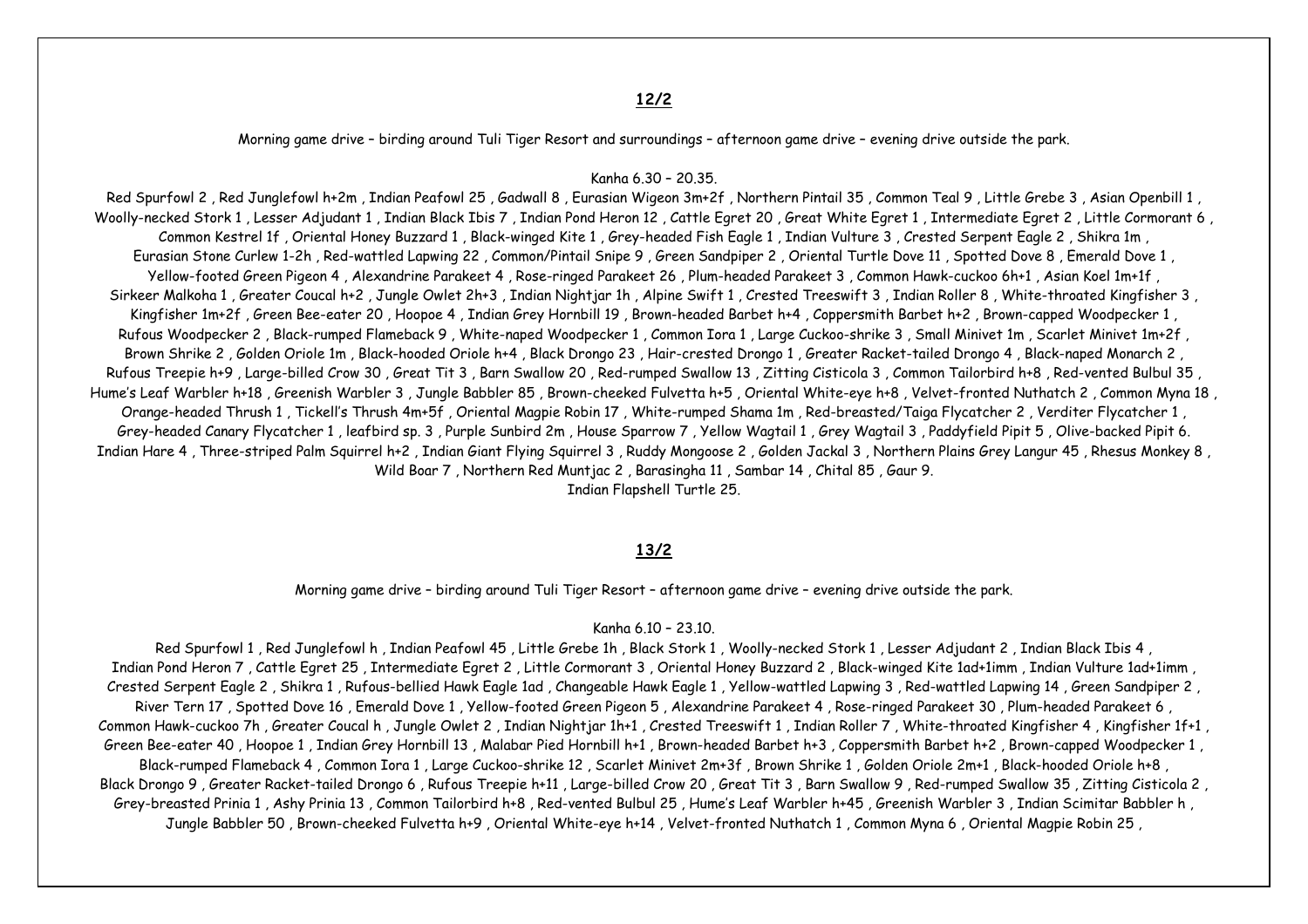White-rumped Shama 3m , Black Redstart 3f , Stonechat 1m , Taiga Flycatcher 1 , Red-breasted/Taiga Flycatcher 2 , Tickell's Blue Flycatcher 3 , Purple Sunbird 3m+1f , House Sparrow 10 , Yellow-throated Sparrow 12 , White-rumped Munia 3 , Grey Wagtail 4 , Olive-backed Pipit 7 , pipit sp. 25.

Indian Hare 1 , Three-striped Palm Squirrel h+3 , Indian Giant Flying Squirrel 2 , Common Palm Civet 1 , Leopard 1h , Golden Jackal 2 , Northern Plains Grey Langur 110 ,

Wild Boar 12 , Northern Red Muntjac 1h , Barasingha 22 , Sambar 13 , Chital 90 , Gaur 4.

Indian Flapshell Turtle 15.

### 14/2

Morning game drive – birding around Tuli Tiger Resort – afternoon game drive – transfer to Nagpur catching late flight.

#### Kanha 6.30 – 18.00.

Red Junglefowl h+8, Indian Peafowl 30, Lesser Whistling-duck 35, Northern Pintail 3m+4f, Little Grebe 1h, Woolly-necked Stork 1, Indian Black Ibis 6, Indian Pond Heron 7 , Cattle Egret 35 , Intermediate Egret 2 , Little Egret 2 , Little Cormorant 4 , Oriental Honey Buzzard 3 , Indian White-backed Vulture 2 , Indian Vulture 2 on nest + 17 , Crested Serpent Eagle 2 , Changeable Hawk Eagle 1 , Red-wattled Lapwing 19 , Green Sandpiper 1 , Spotted Dove 18 , Yellow-footed Green Pigeon 11 , Alexandrine Parakeet 2 , Rose-ringed Parakeet 40 , Plum-headed Parakeet 20 , Common Hawk-cuckoo 4h , Asian Koel 1m , Greater Coucal h , Jungle Owlet 1 , White-rumped Spinetail 2 , Alpine Swift 16 , Crested Treeswift 4 , Indian Roller 13 , White-throated Kingfisher 2 , Green Bee-eater 25 , Hoopoe 2 , Indian Grey Hornbill 16 , Brown-headed Barbet h+4 , Coppersmith Barbet h+2 , Black-rumped Flameback 4 , Large Cuckoo-shrike 3 , Brown Shrike 2 , Long-tailed Shrike 2 , Golden Oriole 1f , Black-hooded Oriole h+2 , Black Drongo 6 , Ashy Drongo 1 , Greater Racket-tailed Drongo 7 , Rufous Treepie h+14 , Large-billed Crow 16 , Great Tit 2 , Barn Swallow 7 , Red-rumped Swallow 65 , Zitting Cisticola 1 , Jungle Prinia 1 , Ashy Prinia 20 , Plain Prinia 4 , Common Tailorbird h+7 , Red-vented Bulbul 35 , Hume's Leaf Warbler h+9 , Greenish Warbler 2 , Puff-throated Babbler 1 , Jungle Babbler 65 , Oriental White-eye h+11 , Common Myna 8, White-tailed Rubythroat 1m , Oriental Magpie Robin 16 , White-rumped Shama 1h , Stonechat 1 , Taiga Flycatcher 2 , Tickell's Blue Flycatcher 1 , leafbird sp. 1 , Purple Sunbird 3m , House Sparrow 10 , Yellow-throated Sparrow 6 , Paddyfield Pipit 1 , Olive-backed Pipit 2.

Three-striped Palm Squirrel h+1 , Tiger h , Ruddy Mongoose 2 , Golden Jackal 2 , Northern Plains Grey Langur 90 , Wild Boar 24 , Barasingha 16 , Sambar 11 , Chital 145 , Gaur 9.

#### Photos.

All photos in this report is taken by either of us on this actual trip. Page 4: The Tigress, Maya, with 2 of her 3 cubs – Tadoba-Andhari Tiger Reserve. Page 8: Indian Roller, Purple-rumped Sunbird, Dhole, Tiger and Chitals – Tadoba. Page 13: Oriental Honey Buzzard, Jungle Owlet, Indian Peafowl, Mottled Owl, Gaur, Collared Scops Owl and Golden Jackal – Pench. Page 19: Orange-headed Thrush, Gaurs, Barasingha, White-tailed Rubythroat, Chitals, Indian Giant Flying Squirrel and Rufous-bellied Hawk Eagle – Kanha. Page 25: Leopard – Tadoba-Andhari Tiger Reserve. Page 28: Chital, Northern Red Muntjac, Changeable Hawk Eagle, Dhole and Red Junglefowl – Tadoba-Andhari, Pench and Kanha Tiger Reserves.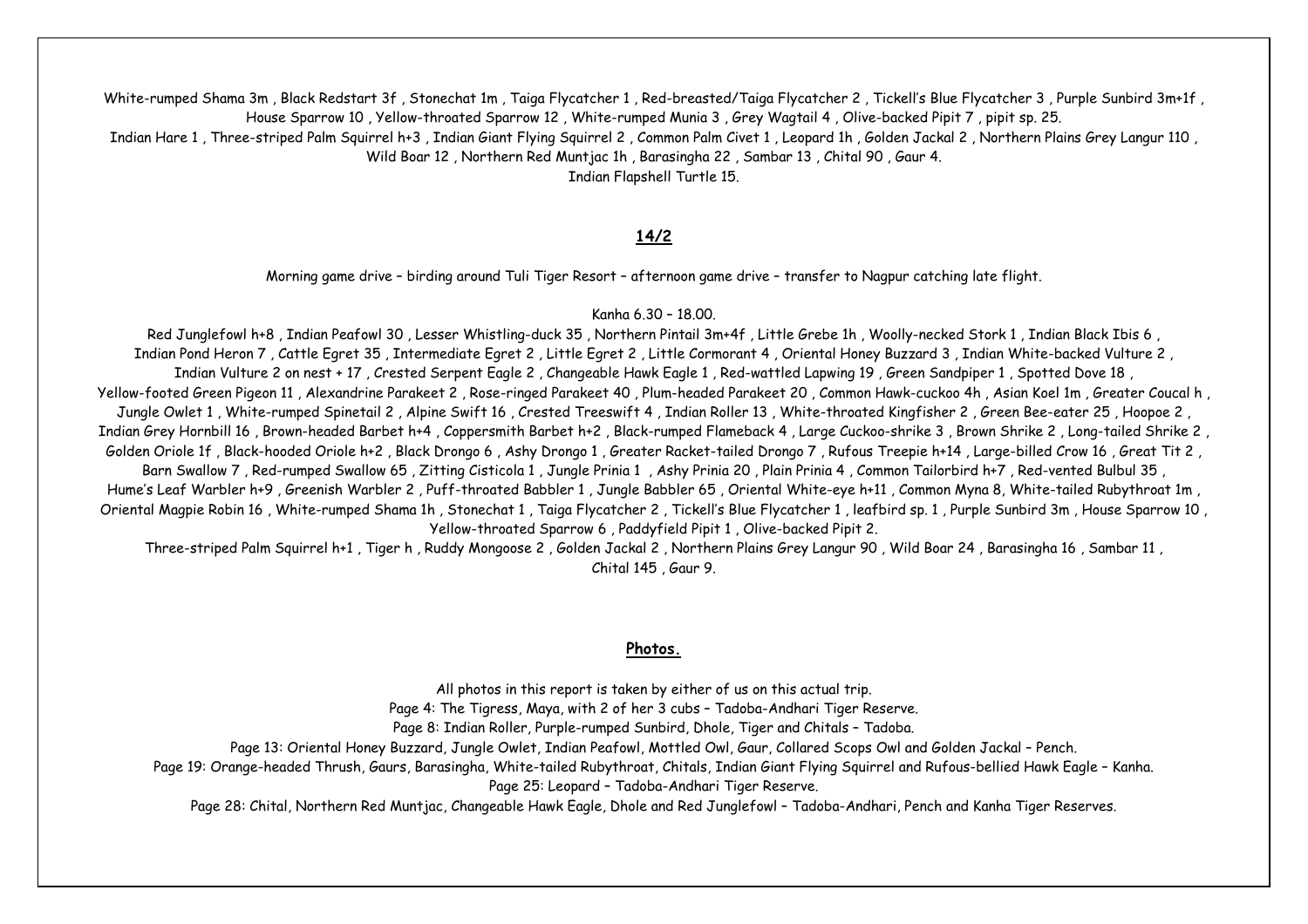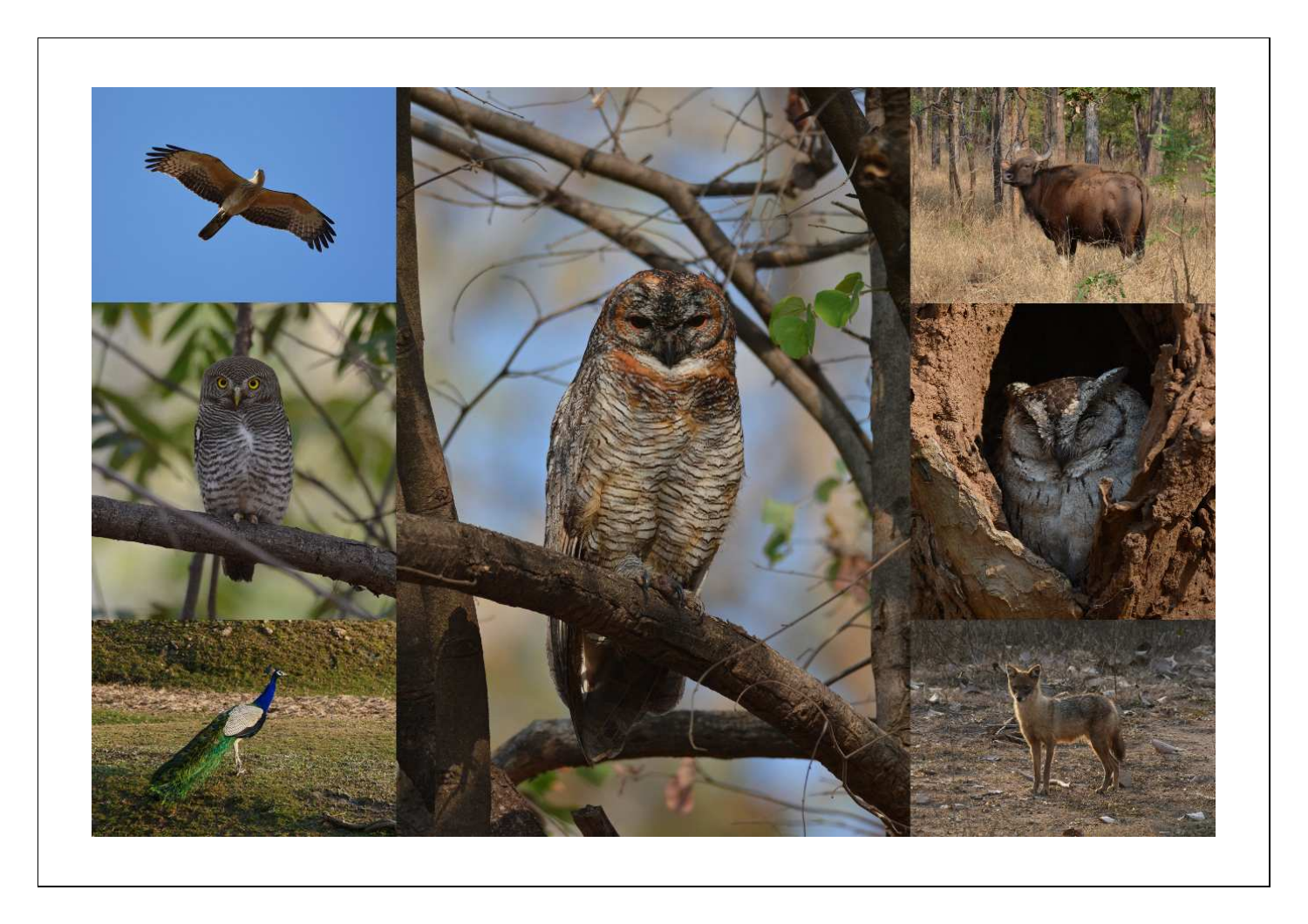# Bird List.

### Grey Francolin (Francolinus pondicerianus) - 10/2 4 Pench.

# Jungle Bush Quail (*Perdicula asiatica*) - 9/2 12 Pench TR.

- 6/2 1 Tadoba-Andhari TR. - 12/2 9 Kanha TR.

 - 5/2 2 ; 6/2 6 ; 7/2 2 Tadoba-Andhari TR. - 9/2 2 ; 11/2 h+1 Pench TR. - 12/2 2 ; 13/2 1 Kanha TR. - 12/2 3 ; 13/2 1h ; 14/2 1h Kanha TR.

- 12/2 h+2m ; 13/2 h ; 14/2 h+8 Kanha TR. - 6/2 1 Tadoba-Andhari TR.

Grey Junglefowl (Gallus sonneratii) - 5/2 9m+7f ; 6/2 4m+2f ; 7/2 3m+1f ; 8/2 1m Tadoba-Andhari TR. **Asian Openbill** (Anastomus oscitans)

### Indian Peafowl (Pavo cristatus) 30 and 100 and 100 and 100 and 100 and 100 and 100 and 100 and 100 and 100 and 100 and 100 and 100 and 100 and 100 and 100 and 100 and 100 and 100 and 100 and 100 and 100 and 100 and 100 and

- Surprisingly almost only seen in the reserves where abundant. The state of the 11/2 1 Pench – Kanha.

# Lesser Whistling-duck (Dendrocygna javanica)

- 5/2 6 ; 6/2 45 ; 8/2 35 Tadoba-Andhari TR. Black Stork (Ciconia nigra) - 14/2 35 Kanha TR. - 13/2 1 Kanha TR.

- 9/2 4 : 10/2 2 Pench TR. - 7/2 1 Tadoba-Andhari TR.

- 9/2 8 Pench TR.
- 

### Eurasian Wigeon (Anas penelope)

# Spot-billed Duck (Anas poecilorhyncha) and is a series of the series of the series of the Spot-billed Duck (Anas poecilorhyncha) - 9/2 2 Pench TR.  $\overline{ }$

#### Northern Pintail (Anas acuta)

- 9/2 7m+4f Pench TR.
- $-12/2$  35 · 14/2 3m+4f Kanha TR

### Common Teal (Anas crecca)

- 
- 

### Red Spurfowl (Galloperdix spadicea) Little Grebe (Tachybaptus ruficollis)

- 
- 

### Red Junglefowl (Gallus gallus) **Painted Stork (Mycteria leucocephala)** Painted Stork (Mycteria leucocephala)

- 
- 9/2 51 Pench TR.

- 5/2 2 ; 6/2 1 ; 7/2 3 ; 8/2 3 Tadoba-Andhari TR.
- 
- 
- 12/2 1 Kanha TR.

### Ruddy Shelduck (Tadorna ferruginea) Woolly-necked Stork (Ciconia episcopus)

- 
- 9/2 2 Pench TR.
- Gadwall *(Anas strepera*) 12/2 1 ; 13/2 1 ; 14/2 1 Kanha TR.

- 12/2 8 Kanha TR. Lesser Adjudant (Leptoptilos javanicus)

 $-12/2$  1  $\cdot$  13/2 2 Kanha TR

# - 9/2 4m+3f Pench TR. Black-headed Ibis (Threskiornis melanocephalus)

- 12/2 3m+2f Kanha TR. - 5/2 5 ; 6/2 7 ; 7/2 2 ; 8/2 3 Tadoba-Andhari TR.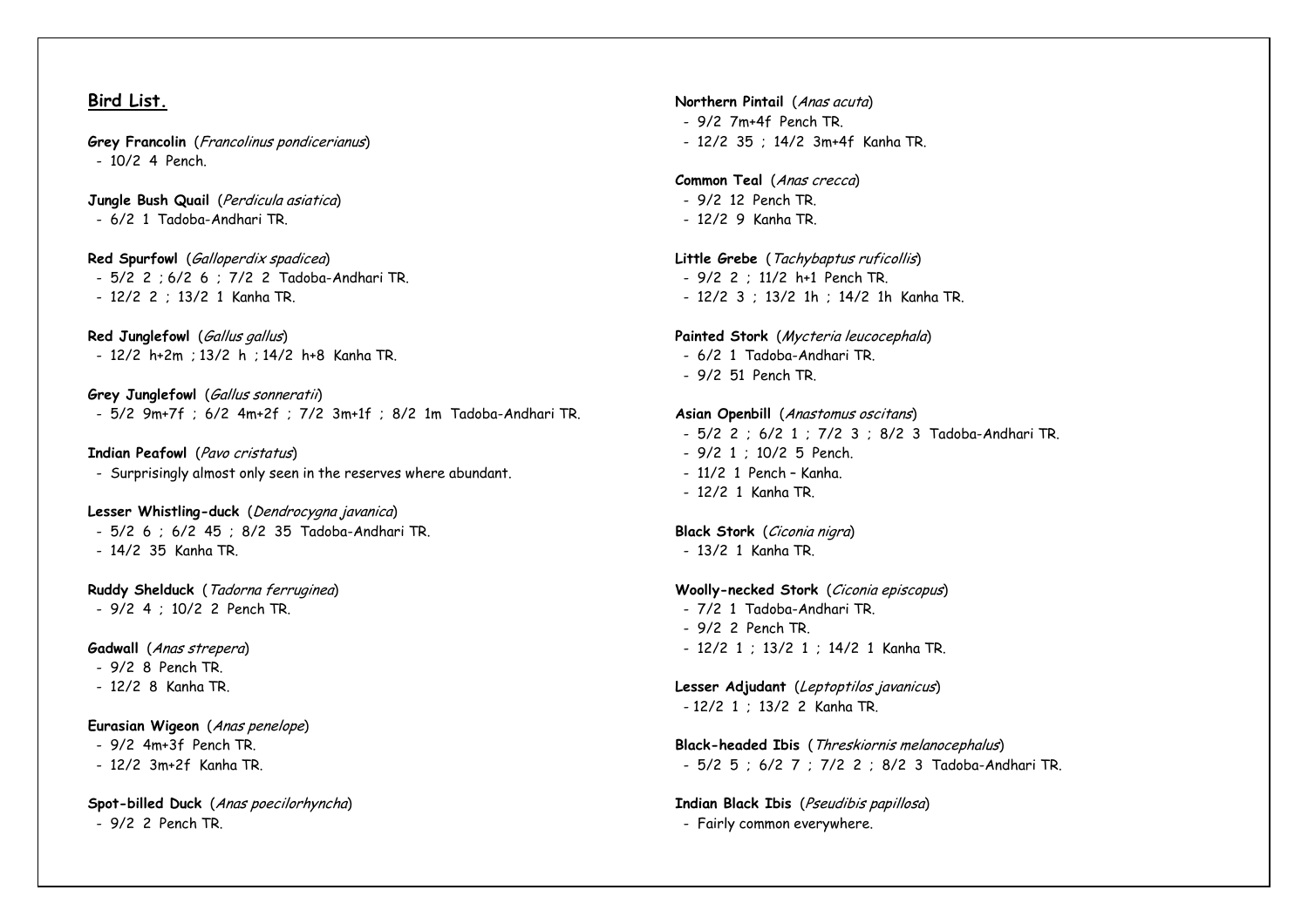### Black-crowned Night Heron (Nycticorax nycticorax) Darter (Anhinga melanogaster)

Indian Pond Heron (Ardeola grayii)

- Seen daily in small numbers. Highest count was 12 in Kanha TR on the 12<sup>th</sup>. **Common Kestrel** (*Falco tinnunculus*)

### Cattle Egret (Bubulcus ibis)

- Seen in abundance everywhere.

- 6/2 1 Tadoba-Andhari TR. - 11/2 2 Pench – Kanha.

### Purple Heron (Ardea purpurea)

# Great White Egret (Casmerodius albus) and the state of the state of the state of 8/2 22 Tadoba - Pench.

- 6/2 2 : 7/2 7 : 8/2 3 Tadoba. - 10/2 1 Pench TR.

- 
- 

### Intermediate Egret (Mesophoyx intermedia) Black Kite (Milvus migrans)

- $-5/2$  3  $\div$  6/2 1  $\div$  7/2 3  $\div$  8/2 2 Tadoba TR.  $-$  11/2 6 Pench Kanha.
- 9/2 2 Pench TR.
- 

### Little Egret (*Egretta garzetta*) - 10/2 3 Pench.

- 5/2 3 ; 6/2 5 ; 7/2 9 ; 8/2 5 Tadoba. 12/2 1 Kanha TR.
- 8/2 1 Tuli Tiger Corridor, Pench.
- 
- 

### Little Cormorant (Phalacrocorax niger)

- Very common. Highest counts in Tadoba, but seen at just about **Indian Vulture** (Gyps indicus) every pool and lake. The state of the state of the state of the state of the state of the state of the state of the state of the state of the state of the state of the state of the state of the state of the state of the st

- 10/2 11 Pench. nest.
- 11/2 90 Pench Kanha.

- 8/2 1-2ad Tuli Tiger Corridor, Pench. - 5/2 3 ; 6/2 2 ; 7/2 5 ; 8/2 4 Tadoba-Andhari TR. - 9/2 1 Pench TR.

- 12/2 1f Kanha.

### Oriental Honey Buzzard (Pernis ptilorhynchus)

- 5/2 2 ; 7/2 1 ; 8/2 1 Tadoba-Andhari TR.
- Grey Heron (Ardea cinerea) 9/2 2 ; 10/2 2 ; 11/2 2 Pench TR.
	-
	- 12/2 1 ; 13/2 2 ; 14/2 3 Kanha TR.

### - 8/2 1 Tadoba – Pench. Physics and the second service of the service of the Black-winged Kite (Elanus cearuleus)

- 5/2 2 ; 7/2 3 ; 8/2 1 Tadoba.
- 
- 
- 9/2 4 : 10/2 1 Pench.  $-$  11/2 19 Pench Kanha.
- 12/2 1 Kanha TR. 12/2 1 ; 13/2 1ad+1imm Kanha TR.

# - 12/2 2 ; 13/2 2 ; 14/2 2 Kanha TR. Sand and the servent of the serve of the Grey-headed Fish Eagle (Ichthyophaga ichthyaetus)

- 6/2 1 ; 8/2 1 Tadoba-Andhari TR.
- 
- 

### - 9/2 5 ; 10/2 3 Pench. Indian White-backed Vulture (Gyps bengalensis)

- 14/2 2 Kanha TR. 9/2 1 Pench TR.
	- 14/2 2 Kanha TR.

- 
- 12/2 3 ; 13/2 1ad+1imm ; 14/2 19 Kanha TR.
- Great Cormorant (*Phalacrocorax carbo*)  **The record from Kanha TR** on the 14<sup>th</sup> includes two birds sitting on their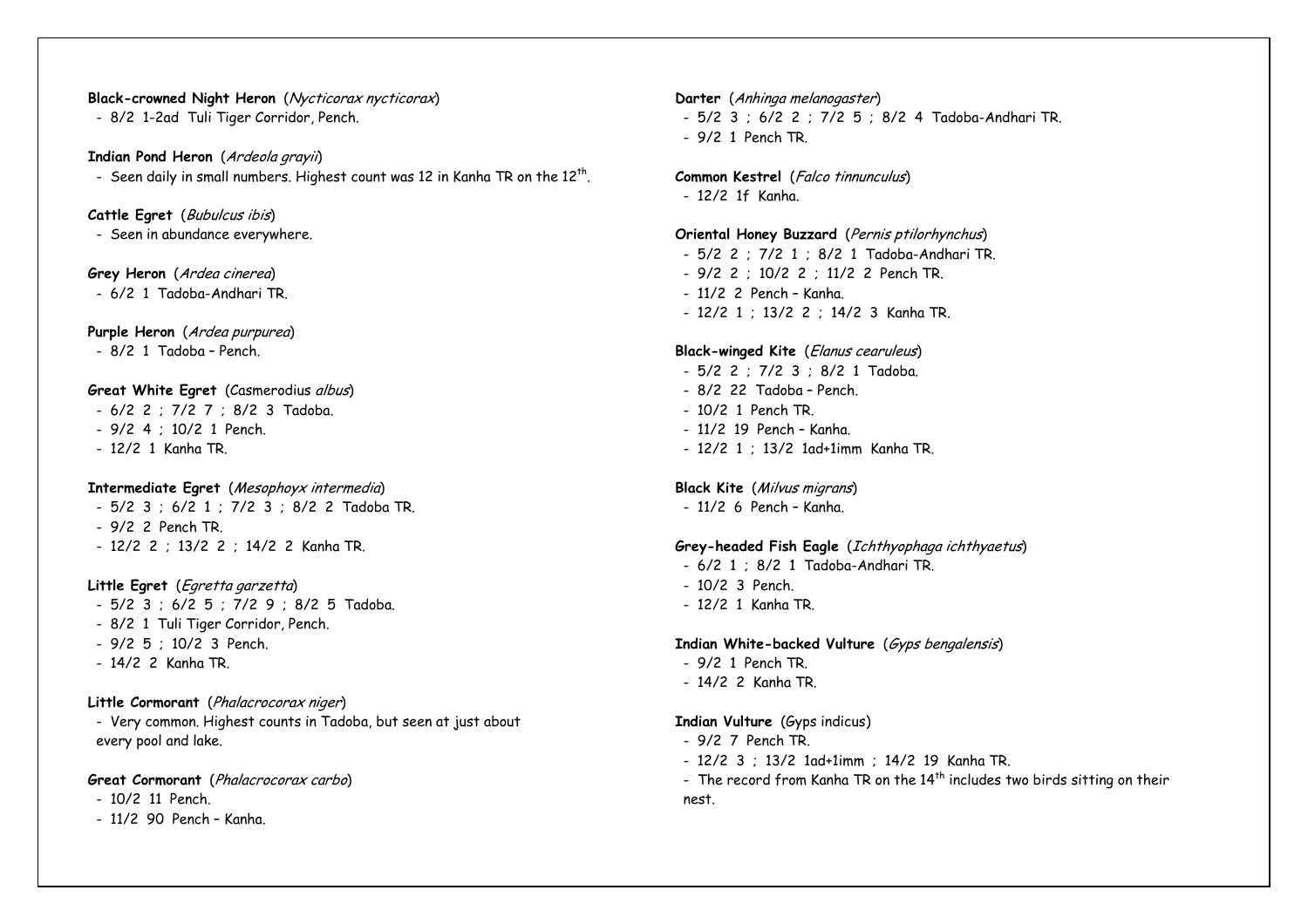- 5/2 1 ; 7/2 1 Tadoba-Andhari TR.
- 

- 5/2 1h+1 ; 6/2 1h ; 7/2 2 ; 8/2 1 Tadoba-Andhari TR.
- 
- $-12/2$  2 ; 13/2 2 ; 14/2 2 Kanha TR.

### Montagu's Harrier (Circus pygargus)

### Shikra (Accipiter badius)

- 5/2 1 ; 6/2 1m ; 7/2 1 Tadoba-Andhari TR. **Eurasian Stone Curlew** (Burhinus oedicnemus)
- 
- 11/2 1f : 12/2 1m : 13/2 1 Kanha TR. 10/2 1h : 11/2 1h Pench.

### White-eyed Buzzard (Butastur teesa)

- 5/2 1 ; 6/2 5 ; 7/2 2 ; 8/2 3 Tadoba-Andhari TR. Black-winged Stilt (Himantopus himantopus)
- 
- 9/2 3 ; 10/2 2 ; 11/2 3 Pench TR.
- 

### Rufous-bellied Hawk Eagle (Lophotriorchis kienerii) - 13/2 3 Kanha TR.

- 13/2 1ad Kanha TR.

- This beautiful eagle was seen soaring for several minutes and photos were **Red-wattled Lapwing** (*Vanellus indicus*) taken for documentation (see elsewhere). This low density species might well - Very common and widespread. be overlooked but according to distribution maps it's well out of range here in Kanha TR. A really nice sighting and since it's normally considered a non Little Ringed Plover (Charadrius dubius) migratory species, this adult bird could possibly indicate a significant - 9/2 3; 10/2 2 Pench. extension of the species known breeding range?

#### Red-headed Vulture (Sarcogyps calvus) Changeable Hawk Eagle (Spizaetus cirrhatus)

- 6/2 1 Tadoba-Andhari TR. 6/2 1 ; 8/2 1 Tadoba-Andhari TR.
- 11/2 1 Kanha TR. 9/2 1 : 11/2 1 Pench TR.
	- $-13/2$  1  $\cdot$  14/2 1 Kanha TR
- Short-toed Eagle (Circaetus gallicus) Short-toed Eagle (Spizaetus cirrhatus) Short-toed Eagle (Spizaetus cirrhatus)

### - 8/2 1 Tadoba – Pench. White-breasted Waterhen (Amaurornis phoenicurus)

- 6/2 3 ; 8/2 1 Tadoba-Andhari TR.
- Crested Serpent Eagle (Spilornis cheela) 8/2 2-3 ; 10/2 1 Tuli Tiger Corridor, Pench.

### - 9/2 5 ; 10/2 2 Pench TR. Purple Swamphen (Porphyrio porphyrio)

- 7/2 3 : 8/2 2 Tadoba-Andhari TR.
- Same birds on both dates.

### - 6/2 1f Tadoba-Andhari TR. Common Moorhen (Gallinula chloropus)

- 5/2 1 ; 6/2 1 Tadoba-andhari TR.

- 9/2 1h+1 : 10/2 1m Pench. 5/2 1 Tadoba-Andhari TR.
	-
	- 11/2 1h ; 12/2 1-2h Kanha TR.

- 8/2 1 Tadoba – Pench. 2011 - 5/2 2 ; 6/2 4 ; 7/2 2 ; 8/2 2 Tadoba-Andhari TR.

### - 11/2 1 Pench – Kanha. Yellow-wattled Lapwing (*Vanellus malabaricus*)

- 9/2 2 ; 10/2 4 Pench TR.
- 

#### Bronze-winged Jacana (Metopidius indicus)

- 5/2 4ad ; 6/2 3ad ; 7/2 4ad , 8/2 2ad Tadoba-Andhari TR.
- 8/2 1ad+1imm Tadoba Pench.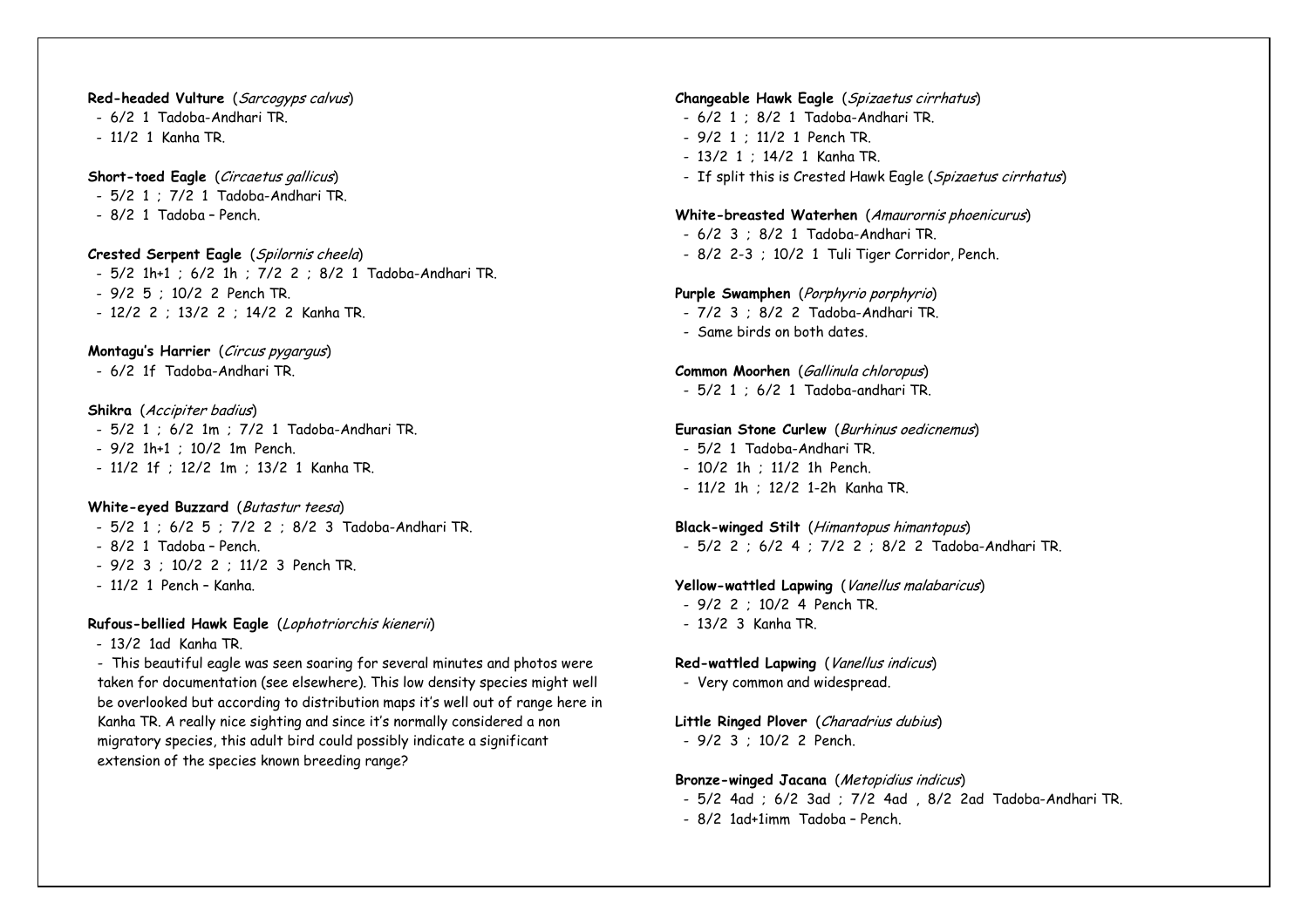- 6/2 1 Tadoba-Andhari TR.

### Green Sandpiper (Tringa ochropus)

- 
- 9/2 3 ; 10/2 1 ; 11/2 1 Pench.
- 11/2 1 ; 12/2 2 ; 13/2 2 ; 14/2 1 Kanha TR. Rose-ringed Parakeet (Psittacula krameri)

### Wood Sandpiper (Tringa glareola)

### River Tern (Sterna aurantia)

- 
- 
- 13/2 17 Kanha TR.
- The 17 birds in Kanha TR were seen together by a small lake just west **Asian Koel** (*Eudynamys scolopacea*) of the old Kisli Gate. We passed the lake twice on each of our six game - 12/2 1m+1f ; 14/2 1m Tuli Tiger Resort, Kanha. drives in the reserve but we only saw them here once.

# Oriental Turtle Dove (Streptopelia orientalis) - 12/2 1 Kanha TR.

- 12/2 11 Kanha TR.

- Very common in Tadoba and Pench, but not registered once in Kanha. - If split this is Southern Coucal (Centropus parroti)

- Abundant. By far the most common and widespread dove on this trip. - 8/2 1 Tuli Tiger Corridor, Pench.

 - Only registered in Tadoba and Pench where fairly common. However, almost exclusively seen outside the parks. Mother than the Mottled Wood Owl (Strix ocellata)

- 10/2 1 Pench.
- 12/2 1 ; 13/2 1 Kanha TR.

### Common/Pintail Snipe (Gallinago gallinago/stenura) Yellow-footed Green Pigeon (Treron phoenicopterus)

- - 12/2 9 Kanha TR. 5/2 12 ; 6/2 22 ; 7/2 8 ; 8/2 12 Tadoba-Andhari TR.
	- $-9/2$  6 : 10/2 17 : 11/2 4 Pench.
- Common Greenshank (Tringa nebularia) 11/2 1 ; 12/2 4 ; 13/2 5 ; 14/2 11 Kanha TR.

# Alexandrine Parakeet (Psittacula eupatria)

- $-9/2$  8 : 10/2 22 : 11/2 12 Pench TR.
- 8/2 2 Tuli Tiger Corridor, Pench. 11/2 3 ; 12/2 4 ; 13/2 4 ; 14/2 2 Kanha TR.

- Abundant everywhere.

# - 9/2 1 Pench TR. Plum-headed Parakeet (*Psittacula cyanocephala*) - 9/2 1 Pench TR.

- Common and widespread, though mostly seen in the three parks.

# - 6/2 1 Tadoba-Andhari TR. Common Hawk-cuckoo (Hierococcyx varius)

- 9/2 2 Pench TR. - 11/2 1h ; 12/2 6h+1 ; 13/2 7h ; 14/2 4h Kanha.

# Sirkeer Malkoha (Phaenicophaeus leschenaultii)

# Greater Coucal (Centropus [sinensis] parroti)

- Collared Dove (Streptopelia decaocto)  **Seen in low numbers in all three parks**, but much more often heard.
	-

# Spotted Dove (Streptopelia chinensis) Spotted Scops Owl (Otus bakkamoena)

- 
- 9/2 1 ; 10/2 1 ; 11/2 1 Pench TR.
- Laughing Dove (Streptopelia senegalensis) and the sense of the sense of split this is Indian Scops Owl (Otus bakkamoena)

- $-9/2$  1 : 11/2 1 Pench TR
- Emerald Dove (Chalcophaps indica)  $\blacksquare$  These two different individuals were both seen extremely well.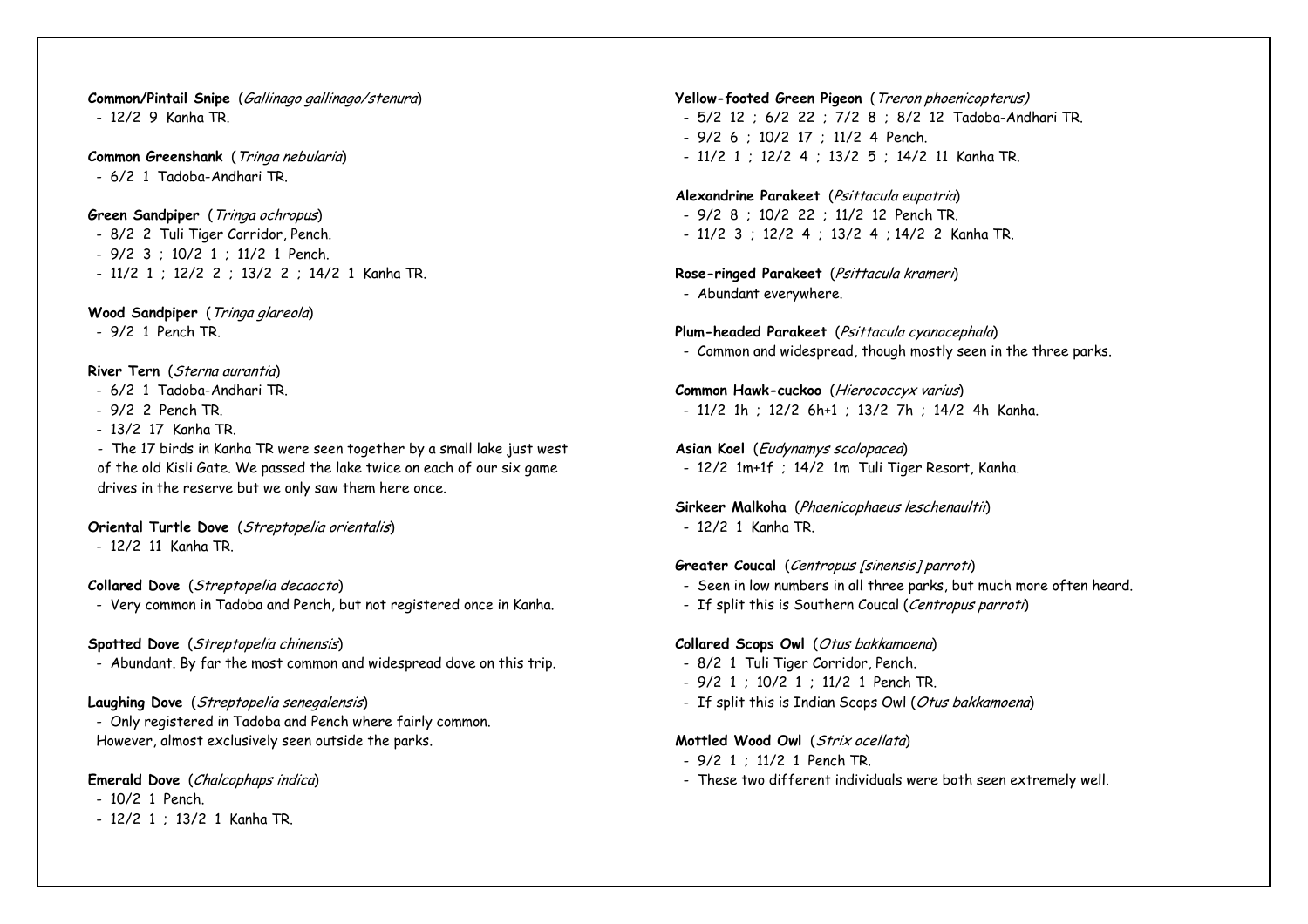- Heard briefly but well in the middle of the day at the dried out - 10/2 1 : 11/2 1 Pench TR. river bed approximately one kilometer east of Turia Gate. - 12/2 3 ; 13/2 1 ; 14/2 4 Kanha TR.

- 
- $-9/2$  1h $+3$ ; 10/2 6 Pench. between the parks.
- 12/2 2h+3 ; 13/2 2 ; 14/2 1 Kanha TR.

### Indian Nightjar (Caprimulgus asiaticus) - 8/2 1 Tuli Tiger Corridor, Pench.

# White-rumped Spinetail (Zoonavena sylvatica)

# Asian Palm Swift (Cypsiurus balasiensis) - 12/2 1m+2f ; 13/2 1f+1 Kanha TR.

- 8/2 13 Tadoba-Andhari TR.

 - Appropriately seen whizzing around what seemed to be just about theonly palm tree in the entire park.

- 
- 
- 12/2 1 ; 14/2 16 Kanha TR.

- Quite an impressive sight seeing such a large number of Alpine Swifts Hoopoe (Upupa epops) feeding high above the canopy in Pench TR on the  $11^{th}$ . Furthermore it's  $\blacksquare$  - A low density species but seen almost daily. probably rather unusual seeing so many this time of year in Central India. We certainly haven't come across similar numbers reading other reports **Indian Grey Hornbill** (Ocyceros birostris) from the area. - 5/2 2 ; 6/2 3 Tadoba-Andhari TR.

 - 5/2 90 ; 6/2 40 ; 7/3 3 Tadoba-Andhari TR. - 10/2 3 Pench.

### Brown Wood Owl (Strix leptogrammica) and the control of the Crested Treeswift (Hemiprocne coronata)

- 10/2 1h Pench. 5/2 13 ; 6/2 7 ; 7/2 2 Tadoba-Andhari TR.
	-
	-

# Jungle Owlet (Glaucidium radiatum) Indian Roller (Coracias benghalensis)

- 5/2 1h ; 6/2 1h Tadoba-Andhari TR. - Very common everywhere. Highest numbers seen from the car driving

### Stork-billed Kingfisher (Halcyon capensis)

- 
- 7/1 1h ; 8/2 1h Tadoba.  $\overline{a}$  Seen very well by one of the lakes on the lodge grounds. Later flying - 12/2 1h; 13/2 1h+1 Kanha. in to its night roost in the dense thicket.

# Savanna Nightjar (Caprimulgus affinis) White-throated Kingfisher (Halcyon smyrnensis)

- 5/2 1 ; 6/2 3 Tadoba. - Same and the same state of the same state of the same state of the same state of the same state of the same state of the same state of the same state of the same state of the same state of the sam daily in fair numbers.

# - 14/2 2 Kanha TR. Kingfisher (Alcedo atthis)

- 5/2 1 Tadoba-Andhari TR.
- 

# Pied Kingfisher (Ceryle rudis)<br>- 6/2 1 Tadoba-Andhari TR.

# Alpine Swift (Tachymarptis melba) and the Control of the Green Bee-eater (Merops orientalis)

- 5/2 2 Tadoba-Andhari TR. - This late riser certainly doesn't "get the worm", but it seems to - 9/2 3 ; 11/2 385 Pench TR. do allright non the less. Abundant everywhere.

- 
- 9/2 9 ; 10/2 9 Pench TR.
- Little Swift (Apus affinis) 12/2 19 ; 13/2 13 ; 14/2 16 Kanha TR.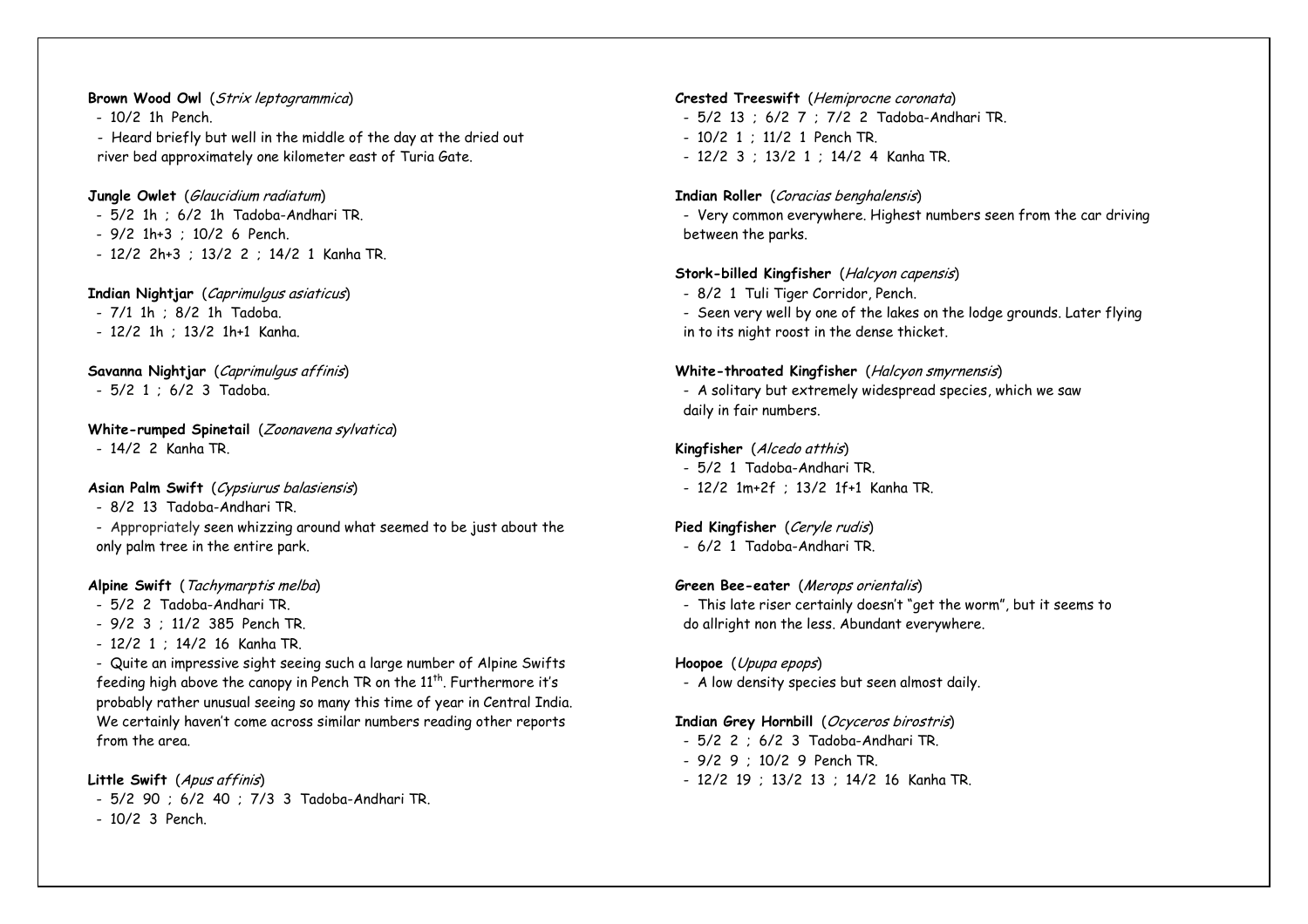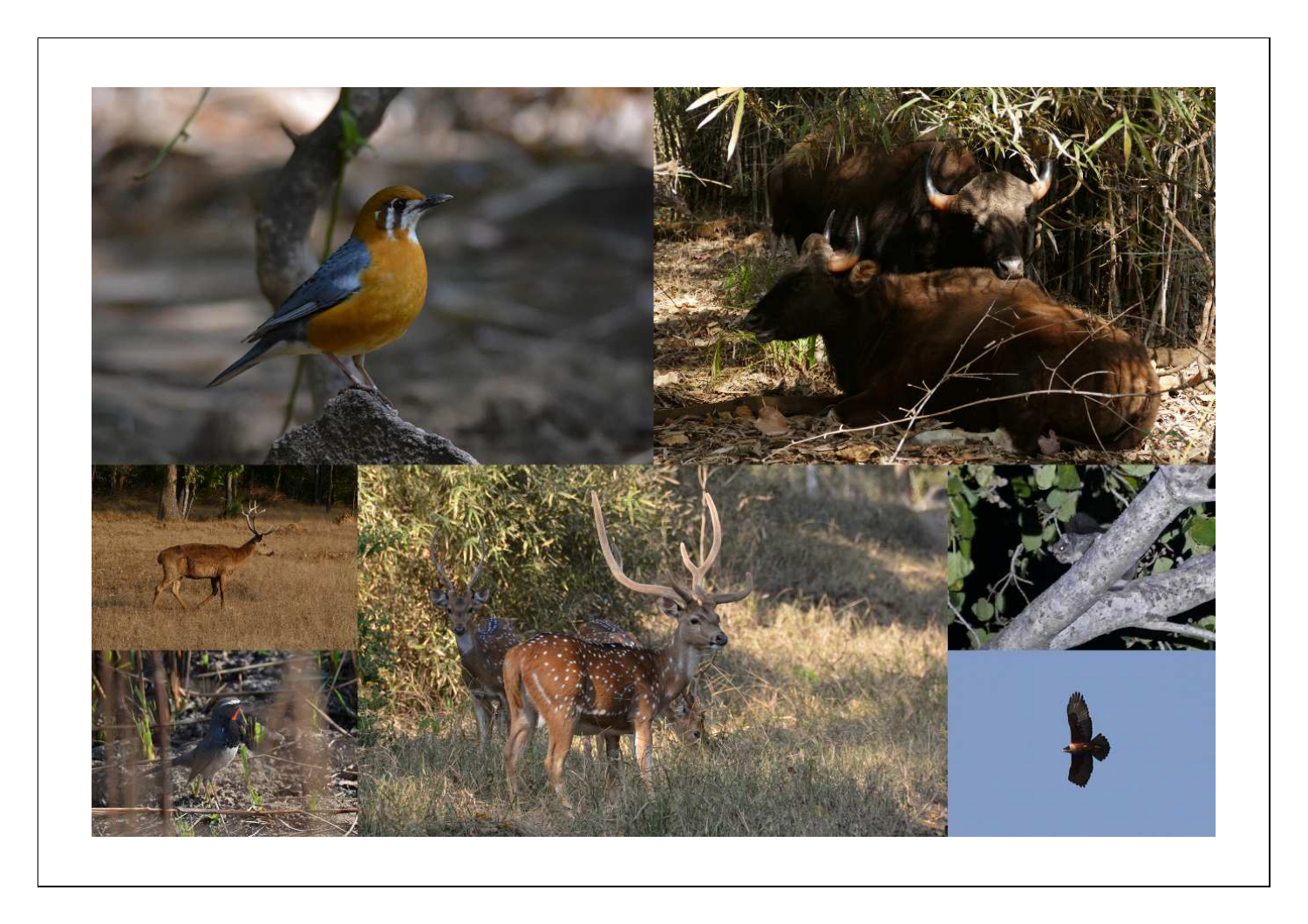### Brown-headed Barbet (Megalaima zeylanica)

- Like the next species much more often heard than seen. We managed to **Common Woodshrike** (*Tephrodornis pondicerianus*) see both on several occasions, though, and they seemed increasingly common - 5/2 2 ; 6/2 1 Tadoba-Andhari TR. going from Tadoba to Pench to Kanha.  $\overline{P}$  9/2 1 ; 11/2 2 Pench TR.

### Coppersmith Barbet (Megalaima haemacephala) Common Iora (Aegithina tiphia)

- See comment above.  $\sim$  10/2 1 Pench.

### Brown-capped Woodpecker (Dendrocopos [moluccensis] nanus)

### Yellow-crowned Woodpecker (Dendrocopos mahrattensis) - 12/2 3 ; 13/2 12 ; 14/2 3 Kanha TR.

- 6/2 1 Tadoba-Andhari TR.

### Rufous Woodpecker (Celeus brachyurus) - 12/2 1m Kanha TR.

- 12/2 2 Kanha.

- Seen together on the opposite side of the river from Tuli Tiger Resort, Scarlet Minivet (Pericrocotus flammeus) on our midday walk. - 12/2 1m+2f ; 13/2 2m+3f Kanha TR.

# Streak-throated Woodpecker (Picus xanthopygaeus)

# Black-rumped Flameback (Dinopium benghalense)

# White-naped Woodpecker (Chrysocolaptes festivus)

- 
- 

# Indian Pitta (Pitta brachyura) 5. 10/2 1 Pench.

- 6/2 1 Tadoba-Andhari TR

- Seen from the car on the paved "mainroad" approximately half way  $-$  14/2 2 Kanha TR. between Lake Tadoba and Lake Telia. Somewhat of a surprise to us, since we were expecting it to be further south this time of year. However,

Malabar Pied Hornbill (Anthracoceros coronatus) according to our guide they return to their breeding grounds rather early. - 13/2 h+1 Kanha TR. Furthermore Tadoba really isn't that far from the species winter quarters, so maybe this particular individual just never made it further south.

- 
- 

- 
- 12/2 1 ; 13/2 1 Kanha TR.

# - 6/2 1 Tadoba-Andhari TR. Large Cuckoo-shrike (Coracina macei)

- 12/2 1 · 13/2 1 Kanha TR. 6/2 1 Tadoba-Andhari TR
	- 9/2 4 ; 10/2 1 ; 11/2 4 Pench.
	-

# Small Minivet (Pericrocotus cinnamomeus)

- 
- The male of this species really is mind-blowingly beautiful.

# - 11/2 1 Kanha TR. Brown Shrike (Lanius cristatus)

- 12/2 2 ; 13/2 1 ; 14/2 2 Kanha TR.

# - Common in all three parks.  $Bay-backet$  Sharper parks in the parks of the state of the state (Lanius vittatus)

- 10/2 1 Pench.

# - 11/2 1 Pench TR. **Long-tailed Shrike** (*Lanius schach*)

- 12/2 1 Kanha TR. 5/2 6 ; 6/2 6 ; 7/2 3 ; 8/2 5 Tadoba.
	- 8/2 18 Tadoba Pench.
	-
	-
	-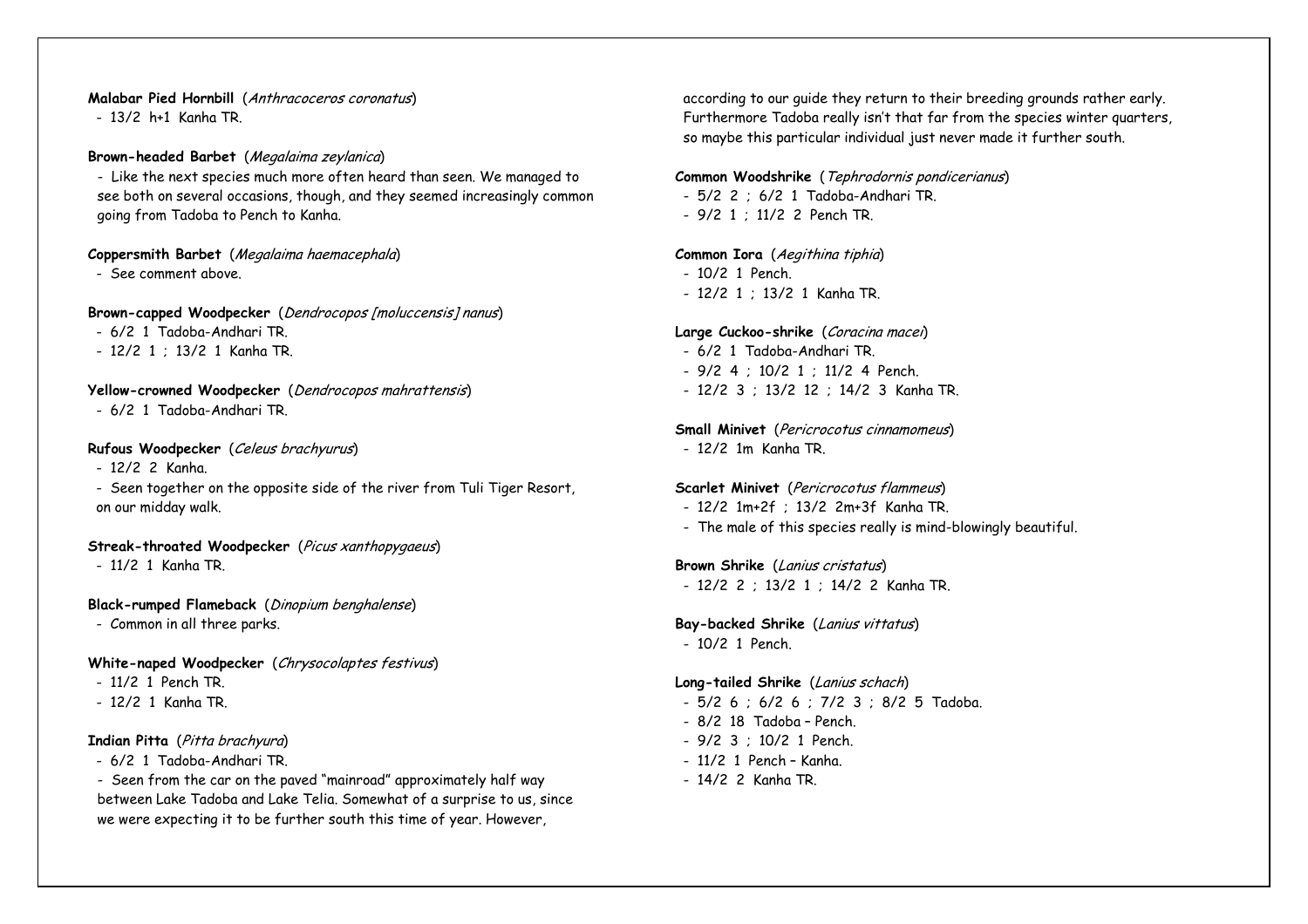- 11/2 1m ; 12/2 1m ; 13/2 2m+1f , 14/2 1f Kanha TR. 10/2 1m Pench.
- If split this is Indian Golden Oriole (Oriolus kundoo)

 - Commonly seen and heard in all three parks but no doubt more numerous in Pench and Kanha. House Crow (Corvus splendens)

### Black Drongo (Dicrurus macrocercus) - 8/2 16 Tadoba – Pench.

- Abundant. Among the most numerous and widespread species of the trip. There might have been one or two Ashy Drongos "hidding" between them.

- 14/2 1 Kanha TR.

### White-bellied Drongo (*Dicrurus caerulescens*) - 5/2 2 Tadoba-Andhari TR.

- 5/2 5 ; 6/2 5 ; 7/2 2 Tadoba-Andhari TR. - 9/2 4 ; 10/2 11 ; 11/2 4 Pench.

# Hair-crested Drongo (Dicrurus hottentottus)

### Greater Racket-tailed Drongo (Dicrurus paradiseus)

- 6/2 3 ; 7/2 1 Tadoba-Andhari TR. Barn Swallow (*Hirundo rustica*)
- 
- 11/2 2 ; 12/2 4 ; 13/2 6 ; 14/2 7 Kanha TR. Red-rumped Swallow in Kanha.

# White-throated Fantail (Rhipidura [albicollis] albogularis) Wire-tailed Swallow (Hirundo smithii)

- 
- If split this is White-spotted Fantail (*Rhipidura albogularis*) 11/2 7 Pench Kanha.

### White-browed Fantail (Rhipidura aureola) and the state of the state of the Red-rumped Swallow (Cecropis daurica)

- 7/2 1 ; 8/2 1 Tadoba-Andhari TR. 5/2 2 ; 6/2 1 ; 8/2 2 Tadoba.
- 10/2 1 ; 11/2 1 Pench.
- 11/2 1 ; 12/2 2 Kanha TR.

### Golden Oriole (Oriolus [oriolus] kundoo) and the second term of the second asian Paradise-flycatcher (Terpsiphone paradisi)

#### Rufous Treepie (Dendrocitta vagabunda)

Black-hooded Oriole (Oriolus xanthornus) - Very common in and around all three parks.

- 7/2 15 Tadoba.
- 
- 8/2 3 Tuli Tiger Corridor, Pench.

#### Large-billed Crow (Corvus macrorhynchos)

Ashy Drongo (Dicrurus leucophaeus) - Common everywhere, though in relative small numbers around Tadoba.

### Great Tit (Parus [major] cinereus)

- 
- 
- 9/2 3 : 10/2 6 : 11/2 8 Pench TR. 11/2 2 : 12/2 3 : 13/2 3 : 14/2 2 Kanha TR.
	- If split this is Cinereous Tit (Parus cinereus)

### - 11/2 1 ; 12/2 1 Kanha TR. Plain Martin (Riparia paludicola)

- 8/2 1 Tadob – Pench.

- 9/2 4 ; 10/2 4 ; 11/2 1 Pench TR.

- 10/2 2 Pench. 5/2 12 : 7/2 6 Tadoba.
	-

- 7/2 1 Tadoba-Andhari TR. 2007 - Common in and around all three parks.

### Black-naped Monarch (Hypothymis azurea) Rufous-tailed Lark (Ammomanes phoenicura)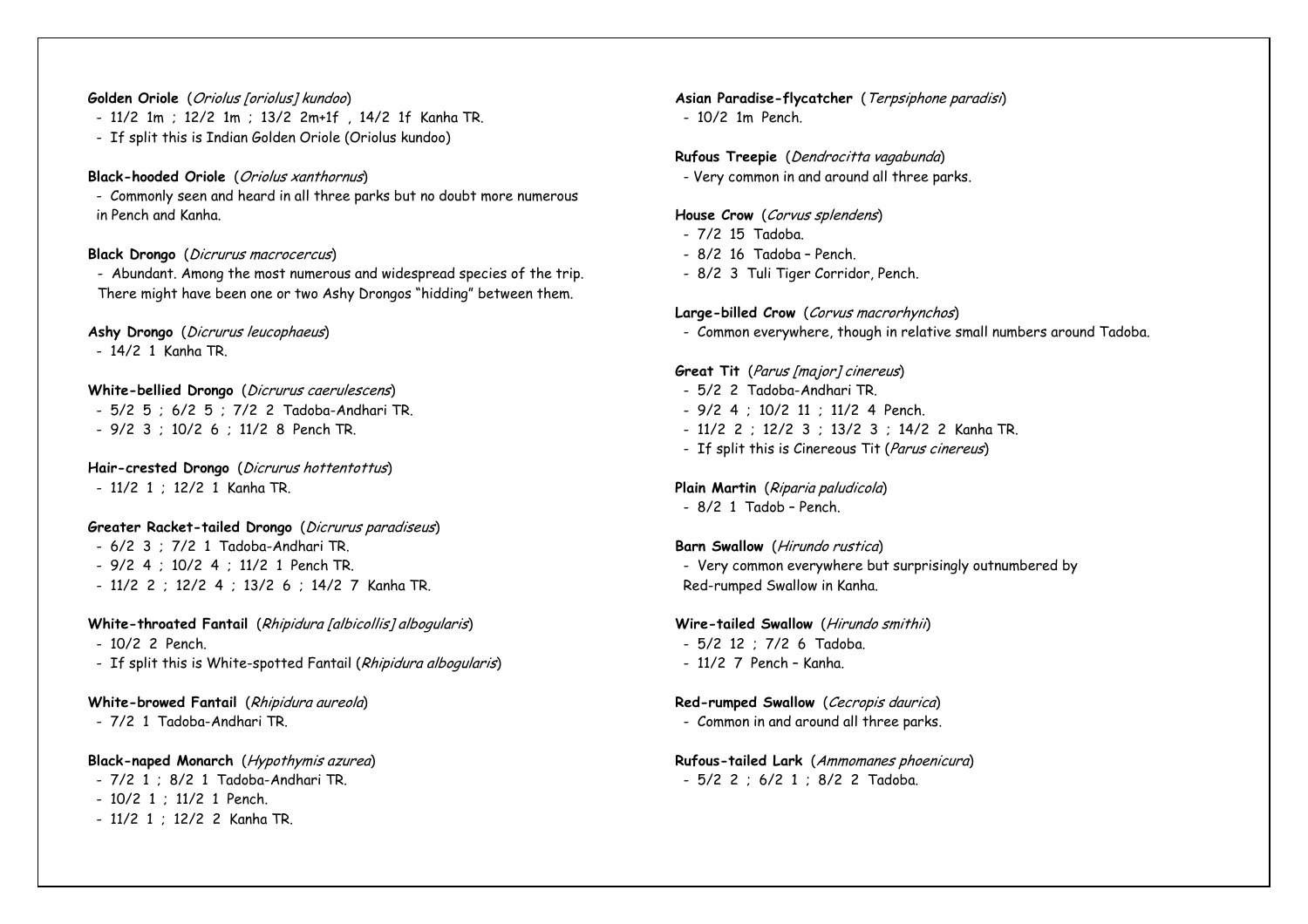Ashy-crowned Sparrow Lark (Eremopterix griseus)- 5/2 1m+1f ; 6/2 1m ; 8/2 2m+1f Tadoba. - - - - - - - - - - - - - - - - 5/2 2 ; 8/2 3 Svasara Jungle Lodge, Tadoba. - 10/2 1m+2f Pench.

Zitting Cisticola (Cisticola juncidis) and the state of the state of the 11/2 2 Pench TR.  $-5/2$  3 : 6/2 2 Tadoba  $-12/2$  3 : 13/2 2 : 14/2 1 Kanha TR.

Grey-breasted Prinia (Prinia hodgsonii)

Jungle Prinia (Prinia sylvatica)

### Ashy Prinia (*Prinia socialis*) **Ashy Prinia** (*Prinia socialis*) **- 11/2 1**  $\leq$  **12/2 3**  $\leq$  **13/2 3**  $\leq$  **14/2 2 Kanha TR.**

- Common everywhere.

### Plain Prinia (Prinia inornata) 2008 - 5/2 1 Tadoba-Andhari TR.

- 5/2 8 ; 6/2 7 ; 7/2 7 ; 8/2 8 Tadoba. 9/2 1 ; 10/2 1 Pench.
- 8/2 2 Tuli Tiger Corridor, Pench.
- 
- 

- Heard and seen in fair numbers in and around all three parks. The state of the 13/2 h Kanha TR.

- Abundant. Seen all over and easily one of the most common species - 7/2 2 Svasara Jungle Lodge, Tadoba. of the trip.

### White-browed Bulbul (Pycnonotus luteolus)  $\blacksquare$  1999 - 6/2 2 Tadoba-Andhari TR.

- 8/2 2 Svasara Jungle Lodge, Tadoba.

### Blyth's Reed Warbler (Acrocephalus dumetorum) Seen just about everywhere.

- 8/2 1 Svasara Jungle Lodge, Tadoba.

- 10/2 1 Pench.

Sykes's Warbler (Iduna rama)

Tickell's Leaf Warbler (Phylloscopus affinis)

Sulphur-bellied Warbler (Phylloscopus griseolus)  $-5/2$  1  $\cdot$  7/2 1 Tadoba-Andhari TR

- 8/2 6 Tadoba-Andhari TR. **Hume's Leaf Warbler** (*Phylloscopus humei*)

 - 13/2 1 Kanha TR. - Very commonly seen and heard in all three parks, though most numerous in Kanha TR.

- 14/2 1 Kanha TR. Greenish Warbler (Phylloscopus trochiloides)

- 9/2 1 ; 10/2 2 ; 11/2 1 Pench.

#### Lesser Whitethroat (Sylvia curruca)

- 10/2 3 Pench. Puff-throated Babbler (Pellorneum ruficeps) - 14/2 4 Kanha. - 15 Ani 16 Ani 17 Ani 18 Ani 19 Ani 19 Ani 19 Ani 10 Ani 110.

Common Tailorbird (Orthotomus sutorius) Indian Scimitar Babbler (Pomatorhinus horsfieldii)

Red-vented Bulbul (Pycnonotus cafer) Yellow-eyed Babbler (Chrysomma sinense)

Large Grey Babbler (Turdoides malcolmi)

- 10/2 1 Pench. Jungle Babbler (Turdoides striata)

- One of the most numerous species encountered on the trip.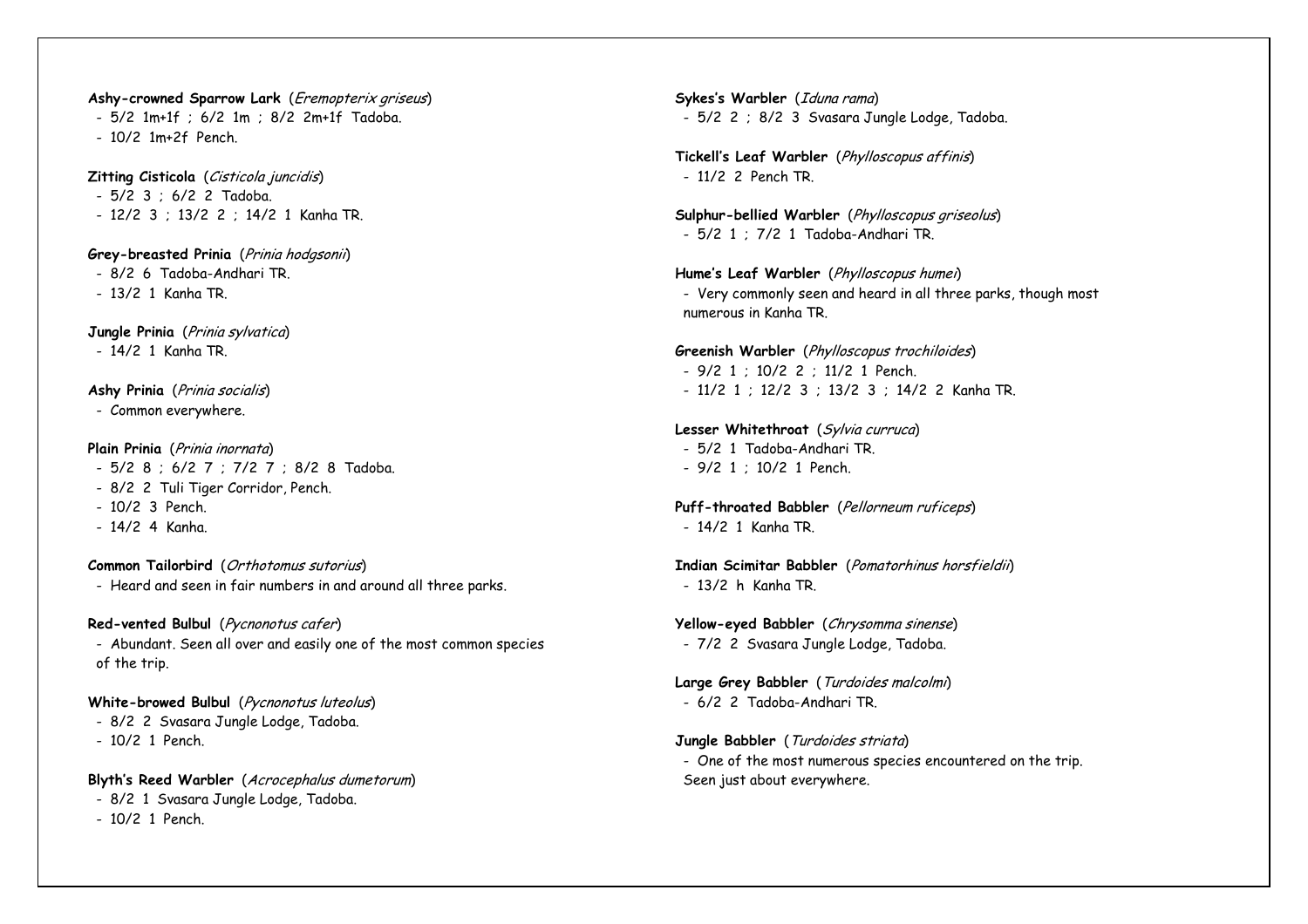- Common in and around all three parks. More often heard than seen, though. - 12/2 1m; 13/2 3m; 14/2 1h Kanha TR.

### Velvet-fronted Nuthatch (Sitta frontalis) Indian Robin (Saxicoloides fulicatus)

### Bank Myna (Acridotheres ginginianus)

- Surprisingly few seen around Tadoba but common everywhere else. - 13/2 3f Kanha TR.

### Asian Pied Starling (Sturnus contra) Stonechat (Saxicola torquatus) Stonechat (Saxicola torquatus)

- 
- 8/2 1 Tuli Tiger Corridor, Pench. 9/2 2m+1f : 10/2 1f Pench.
- 

### Brahminy Starling (Sturnus pagodarum) and the state of the Pied Bushchat (Saxicola caprata)

- 
- 

# Orange-headed Thrush (Zoothera citrina) - 11/2 2m Pench - Kanha.

- 5/2 1 ; 6/2 9 Tadoba-Andhari TR.
- 9/2 1 ; 10/2 2 ; 11/2 1 Pench TR. Grey Bushchat (Saxicola ferreus)
- 12/2 1 Tuli Tiger Resort, Kanha. 10/2 1f Pench.

- 
- 

# White-tailed Rubythroat (Luscinia pectoralis) Brown Rockchat (Cercomela fusca)

- 14/2 1m Kanha TR

 is not a first for Kanha TR, and it's probably fair to assume that the species with the species, but unfortunately didn't get any photos for documentation, is overlooked south of it's presumed winter quarters on the subcontinent. since we weren't aware of the fact that this record is somewhat out of range.

# Brown-cheeked Fulvetta (Alcippe poioicephala) Chiental Magpie Robin (Copsychus saularis)

- 12/2 h+5; 13/2 h+9 Kanha TR. - Very common in and around all three parks and lodges.

# Oriental White-eye (Zosterops palpebrosus) White-rumped Shama (Copsychus malabaricus)

- 12/2 2 ; 13/1 1 Kanha TR. 5/2 5 ; 6/2 2m ; 7/2 1m ; 8/2 1m Tadoba.
	- 9/2 1m ; 10/2 1m Pench.

### - 10/2 2 Pench. Black Redstart (Phoenicurus ochruros)

- 5/2 8 ; 6/2 1m+1f ; 7/2 1m ; 8/2 1f Tadoba.
- **Common Myna** (Acridotheres tristis)  $-9/2$  1m+1f; 10/2 3m+1f; 11/2 1m Pench.
	-

- 8/2 3 Tadoba Pench. 5/2 2 ; 6/2 2 ; 7/2 1m ; 8/2 1 Tadoba.
	-
- 11/2 1 Pench Kanha. 13/2 1m ; 14/2 1 Kanha TR.

- 8/2 2 Tadoba-Andhari TR. 5/2 7 ; 6/2 2m+1f ; 7/2 4m ; 8/2 14 Tadoba.
- 10/2 4 Pench. 8/2 25 Tadoba Pench. 8/2 25 Tadoba Pench.
	- 9/2 2m+2f ; 10/2 3m+4f ; 11/2 2m Pench.
	-

 - Seen at a dry river bed approximately one kilometer east of Turia Gate. Ti<mark>ckell's Thrush</mark> (*Turdus unicolor*) **Being slightly out of it's presumed winter range, this was another surprise.**  - 12/2 2f Kanha TR. We've both seen the species before and managed to take photos for - 12/2 4m+3f Tuli Tiger Resort, Kanha. documentation, though the light was fading quickly when the bird was found.

- According to distribution maps, this bird was way out of range. However, this - The bird was sitting on a wall in the village of Turiya. We're both familiar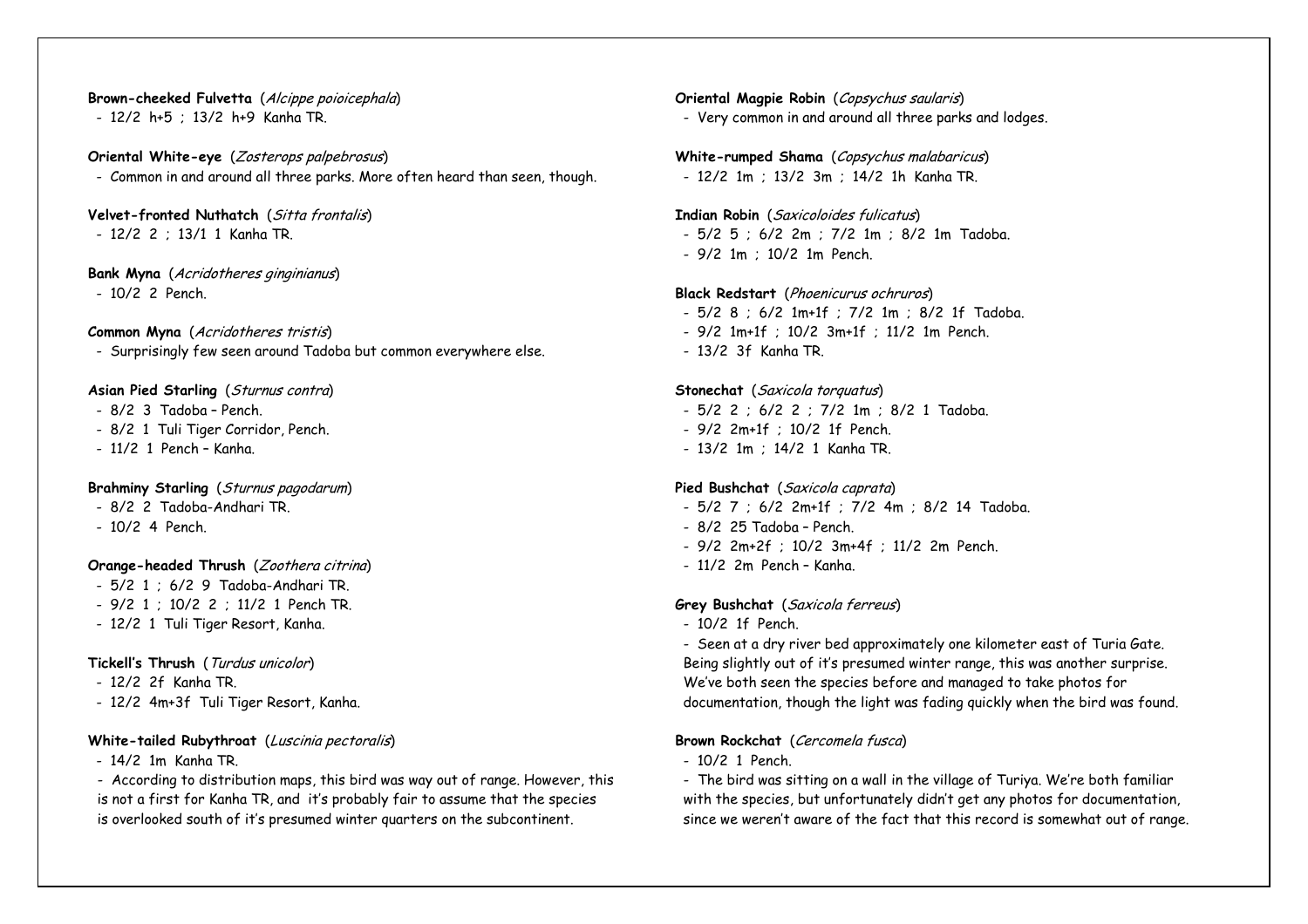# Asian Brown Flycatcher (Muscicapa dauurica) Purple Sunbird (Cinnyris asiaticus)

### Red-breasted Flycatcher (*Ficedula parva*) entitled the state of the House Sparrow (*Passer domesticus*)

- 
- $-9/2$  5 : 10/2 7 : 11/2 4 Pench.

- 5/2 5 ; 6/2 3 ; 7/2 1 ; 8/2 1m Tadoba.
- 
- 
- In addition quite a few unidentified Red-breasted/Taiga Flycatchers were seen, especially in Tadoba and Pench. The Red Avadavat (Amandava amandava)

### Ultramarine Flycatcher (Ficedula superciliaris)

- 11/2 1 ; 12/2 1 Kanha TR.

#### Tickell's Blue Flycatcher (Cyornis tickelliae) - 7/2 9 Tadoba-Andhari TR.

- 5/2 6 : 6/2 2 Tadoba-Andhari TR. 13/2 3 Kanha TR.
- 10/2 1 Pench.
- 

### Grey-headed Canary Flycatcher (Culicicapa ceylonensis) - 12/2 1 Kanha TR.

- 12/2 1 Kanha TR.

# Blue-winged Leafbird (Chloropsis [cochinchinensis] jerdoni) - 5/2 1 ; 8/2 1 Tadoba.

- 
- 
- If split this is Jerdon's Leafbird (Chloropsis jerdoni) 12/2 3 ; 13/2 4 Kanha.

### Golden-fronted Leafbird (Chloropsis aurifrons) White Wagtail (Motacilla alba)

- 11/2 3ad+2imm Pench TR

### Purple-rumped Sunbird (Leptocoma zeylonica) - 5/2 2m+3f ; 6/2 1m+3f ; 7/2 1f ; 8/2 1m+1f Tadoba.

- 8/2 1 Svasara Jungle Lodge, Tadoba. - Seen pretty much everywhere but never in big numbers.

- 5/2 2 ; 7/2 1 ; 8/2 1 Tadoba.  $\overline{ }$  - Not once seen inside the parks but rather common everywhere else.

# Yellow-throated Sparrow (Gymnoris xanthocollis)

Tai<mark>ga Flycatcher</mark> (*Ficedula albicilla*) - Abundant in Tadoba and Pench, much less common in Kanha.

### - 10/2 4 : 11/2 3 Pench.

- 13/2 1 ; 14/2 2 Kanha. - 8/2 250 Tadoba – Pench.

- 6/2 8 ; 7/2 11 ; 8/2 9 Tadoba.

### - 10/2 1m Pench. Indian Silverbill (Lonchura malabarica)

- 5/2 1 ; 6/2 3 ; 7/2 2 ; 8/2 8 Tadoba.

Verditer Flycatcher (Eumyias thalassinus) - 8/2 4 ; 9/2 4 Tuli Tiger Corridor, Pench.

### White-rumped Munia (Lonchura striata)

- 
- 

# - 13/2 3 ; 14/2 1 Kanha. Xanha and Yellow Wagtail (*Motacilla flava*) version of the Vellow Wagtail (*Motacilla flava*)

- 9/2 1 ; 10/2 6 Pench.
- 

### Grey Wagtail (Motacilla cinerea)

- 
- 6/2 5 Tadoba-Andhari TR. 8/2 3 Tuli Tiger Corridor, Pench.
- 9/2 1m Pench TR.  $-$  9/2 3 10/2 3 Pench.
	-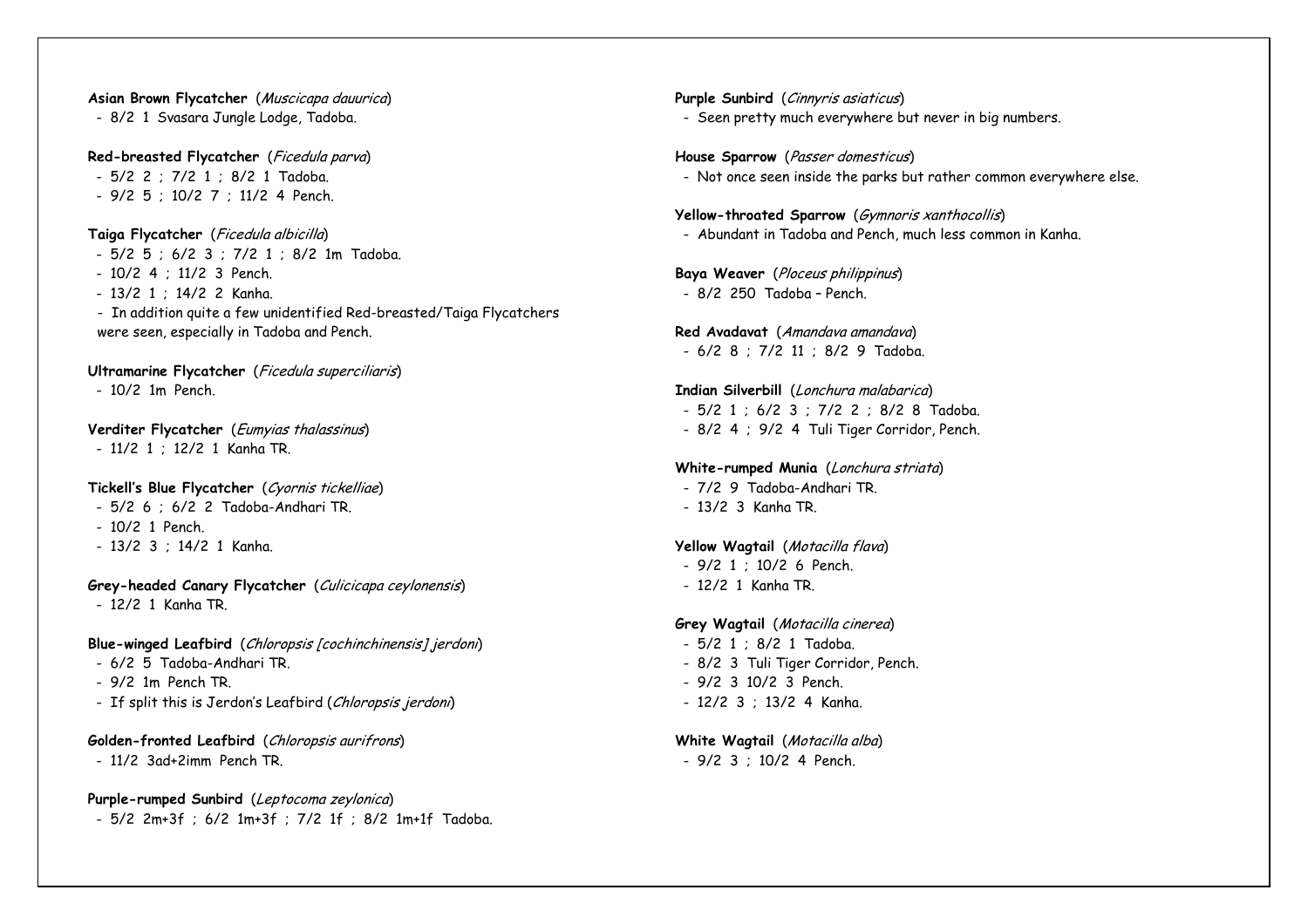# White-browed Wagtail (*Motacilla maderaspatensis*)<br>
- 5/2 3 ; 6/2 6 ; 8/2 1 Tadoba-Andhari TR.<br>
- 10/2 2 Pench.

- $-5/2$  3 ;  $6/2$  6 ;  $8/2$  1 Tadoba-Andhari TR.
- 8/2 1 Tuli Tiger Corridor, Pench.
- 9/2 4 , 10/2 2 ; 11/2 2 Pench.
- 

- 6/2 3 ; 7/2 1 ; 8/2 1 Tadoba.
- 10/2 3 Pench.
- 12/2 5 ; 14/2 1 Kanha TR.

# Olive-backed Pipit (Anthus hodgsoni)

- 11/2 1 Pench Kanha. 2007 5/2 9 ; 6/2 7 ; 7/2 2 Tadoba-Andhari TR.
	- 10/2 7 Pench TR.
- Paddyfield Pipit (Anthus rufulus) 12/2 6 ; 13/2 7 ; 14/2 2 Kanha TR.

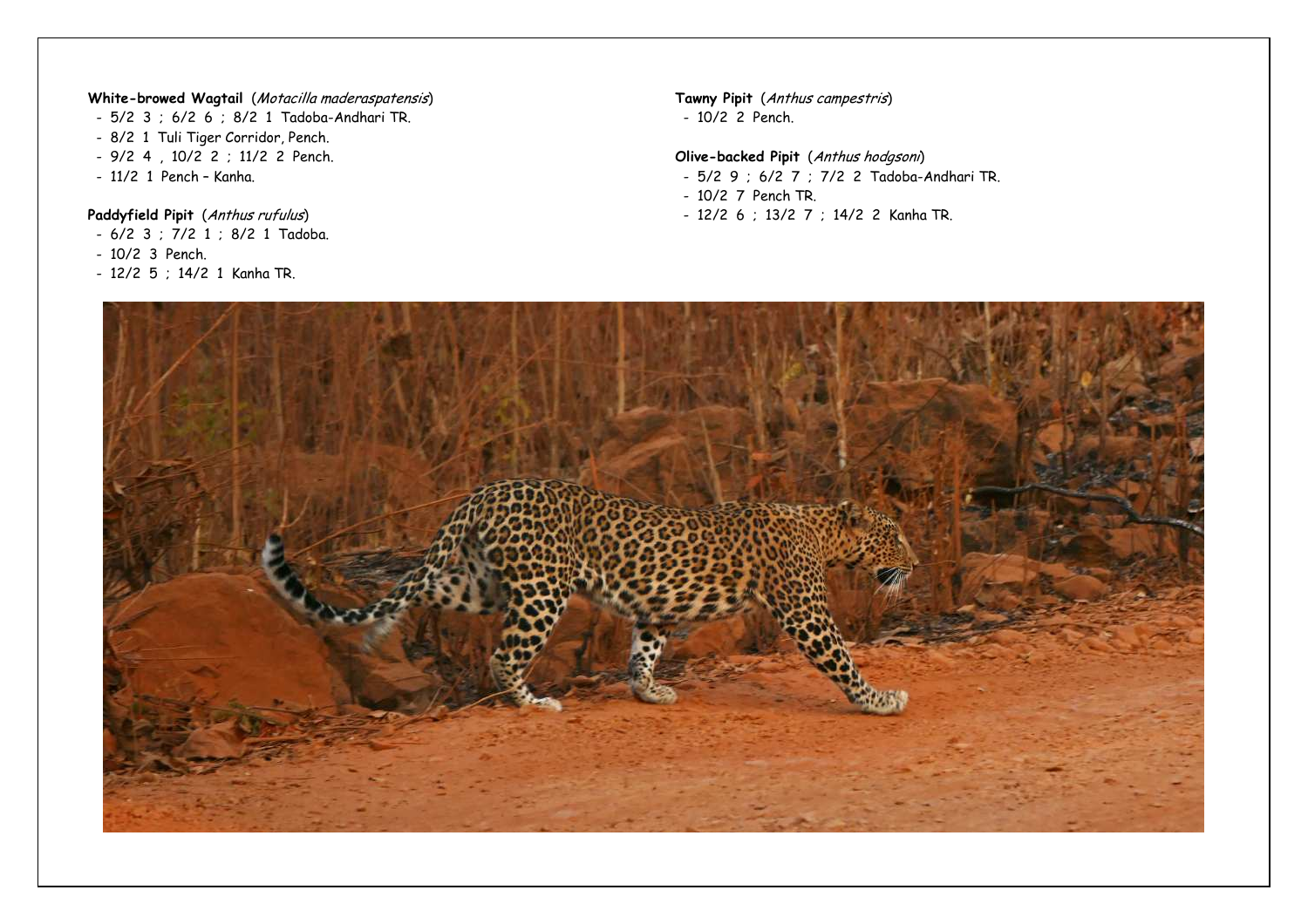# Mammals.

#### Indian Hare (Lepus nigricollis)

- 6/2 1 ; 7/2 1 Tadoba-Andhari TR. Jungle Cat (Felis chaus)
- $12/2 4 : 13/2 1$  Kanha

### Three-striped Palm Squirrel (Funambulus palmarum) and the comparabolic comparation of the comparation of the temperature of the comparation of the comparation of the comparation of the comparation of the comparation of the

- Seen and heard rather commonly in all three parks.  $\overline{a}$  = 6/2 1f ; 7/2 1m Tadoba-Andhari TR.

- Actually we're not absolutely sure about the identification when it comes to - 13/2 1h Kanha TR. The striped palm squirrels. The animals we saw all looked very similar and most - Two great sightings of this spectacular species. The male wore a radio-colar, probably belong to the same species. However, the literature we brought along sone hopefully somebody are learning something useful – it sure doesn't look good! on the trip wasn't particularly helpful when it came to identifying the two species, and according to the IUCN distribution maps they are both possible to Tiger (Panthera tigris) see in all three parks. Even though the species names suggest otherwise, the number of stripes down the back don't seem a certain distinguishing feature - 11/2 1f Pench TR. to us, but rather a matter of individual variation. Compared to the Five-striped - 14/2 h Kanha TR. Palm Squirrels we've both previously seen further north, the palm squirrels seen on this trip all seemed less richly coloured, lacking the warm brown- and yellowish tones, or only showing hints of it. Most other reports only refer to planet and according to the local guides their numbers are actually increasing Three-striped Palm Squirrels in the parks visited and our guide also only ever in all three parks, which is certainly good news! No doubt Indians in general referred to them as that, but the matter might deserve more attention. The same also show an increasing interest in seeing, and consequently protecting, them,

### Indian Giant Flying Squirrel (*Petaurista philippensis*) believe... – in India, anyway!

- 9/2 1-2 ; 10/2 1 Pench.
- 

- Undoubtedly one of the highlights of the trip was finding this amazing species - 6/2 2 ; 7/2 3 Tadoba-Andhari TR. on several occasions. The flying squirrel(s) of Pench wasn't a major surprise since it has been mentioned in other reports from the same area outside the park. It Ruddy Mongoose (Herpestes smithii) was, however, a fantastic experience seeing them as well as we did at dusk, and - 5/2 2; 6/2 4; 7/2 1; 8/2 1 Tadoba-Andhari TR. we even managed to watch them gliding from tree to tree a few times. The animals  $-12/2$  2; 14/2 2 Kanha TR. we saw weren't particularly shy but clearly didn't like the light of the torch and never once tried to "fly" when caught in the spotlight. As a consequence we tried **Golden Jackal** (*Canis aureus*) to use the torch as little as possible, and spend considerable less time with each - 9/2 3 ; 10/2 2 Pench TR. animal than we would have liked. The total number of individuals seen was 1-2 in -  $12/2 \cdot 3$ ;  $13/2 \cdot 2$ ;  $14/2 \cdot 2$  Kanha TR. Pench and 4 in Kanha, and they all seemed to prefer forest edges or mature forest - It's somewhat surprising that this species doesn't seem to be found in with good spacing between the trees. In all likelihood this is an overlooked species and probably quite common in suitable habitat. find it ourselves either. For such a common and versatile species that seems

#### Common Palm Civet (Paradoxurus hermaphroditus)

- 13/2 1 Kanha.

- 5/2 1 Tadoba-Andhari TR

- 
- 
- 

- 6/2 1f+3imm: 7/2 1f+3imm Tadoba-Andhari TR.
- 
- 

- The two observations in Tadoba concern the same tigress, Maya, with three cubs. This must surely be one of the most beautiful animals on the so maybe the future of the big striped cat isn't quite as bleak as we tend to

#### - 12/2 3 ; 13/2 2 Kanha. Indian Grey Mongoose (*Herpestes edwardsii*)

- 
- 

Tadoba. None of the reports we've read, mention it from there and we didn't distinctly odd.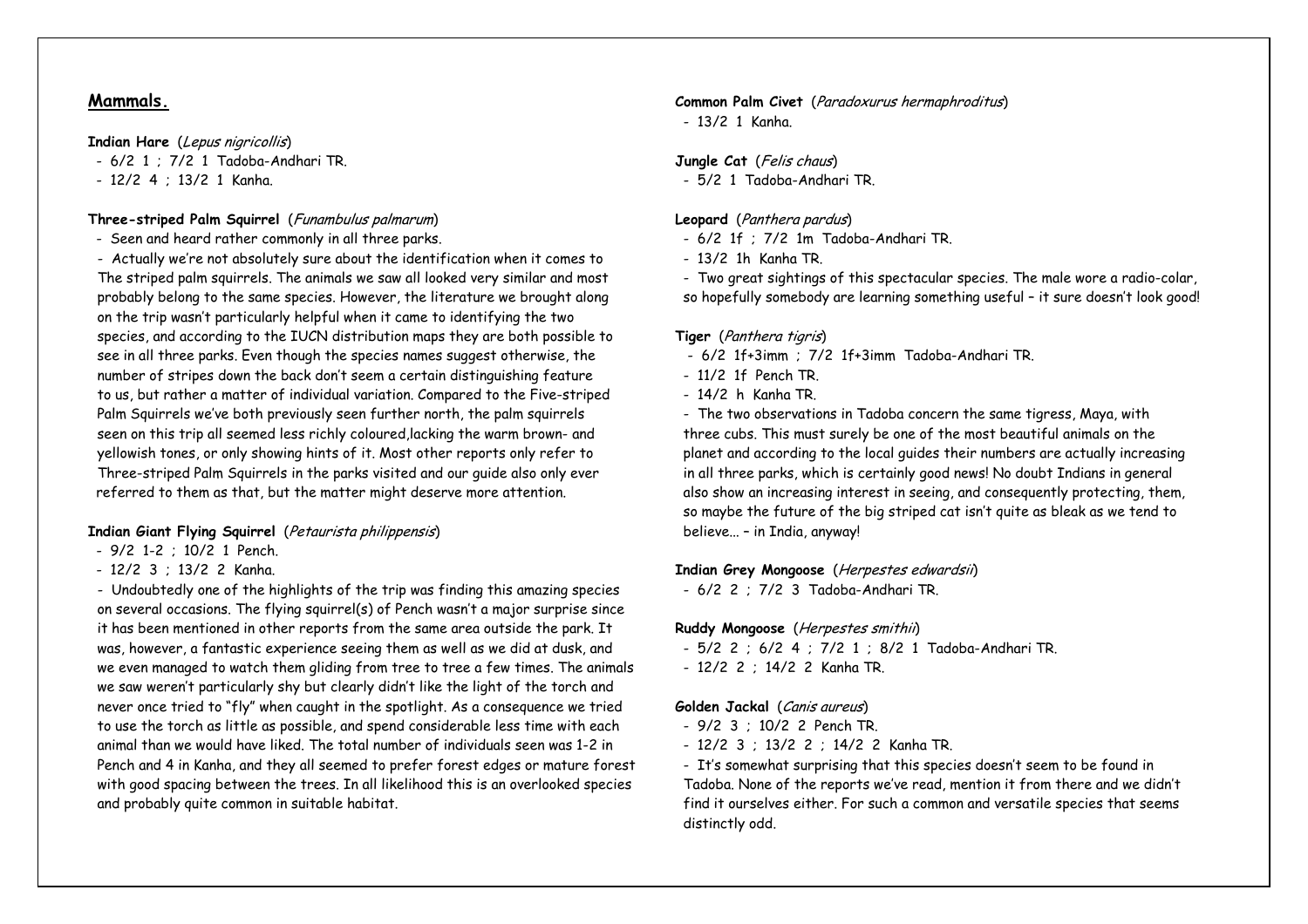- 
- 

- Really cool to see this species on several occasions. The two individuals seen - Tadoba-Andhari TR must surely be one of the best places to see this species. young deer had fled into a small lake where it was apparently safe. The two dogs very well. didn't follow it into the water, anyway, and since they couldn't really take on the mother, they had to give up the chase - so much for the claimed 100% success Barasingha (Carvus duvaucelii branderi) rate. No doubt they are feared predators, though, and after the unsuccessful - 12/2 11 ; 13/2 22 ; 14/2 16 Kanha TR. hunt they disappeared into the forest where they scared the crap out of a - The subspecies branderi, known as Hard-ground Barasingha, is found only in group of Chitals. Kanha TR where it's now doing okay with a population between 300 and 400.

# **Indian Flying Fox** (Pteropus giganteus) Sambar (Cervus unicolor) Sambar (Servus unicolor)

- 8/2 14 Tuli Tiger Corridor, Pench. Common in all three parks.
- 11/2 450 Pench Kanha.

- In addition to these big boys, we also saw a number of unidentified smaller **Chital** (Axis axis) bats. Above the fields around Svasara Jungle Lodge in Tadoba at least one - Very common in all three parks. species was seen, while two or more species were seen at our lodge in Pench. This beautiful species somehow embodies the Tiger reserves of North and

- Abundant. According to the IUCN this is the langur species of Tadoba and and then dropping them on the ground for the deer to eat. Pench while the langurs of Kanha are apparently Northern Plains Grey Langur. We don't know if they are actually possible to separate in the field. Nilgai (Boselaphus tragocamelus)

# Northern Plains Grey Langur (Semnopithecus entellus) - 9/2 6 ; 10/2 3 ; 11/2 5 Pench TR.

- Abundant in Kanha. See comment above.

# Rhesus Monkey (Macaca mulatta) and the state of the state of the state of the SAC 1m Tadoba-Andhari TR.

- 
- 
- 11/2 35 Pench Kanha.
- 

# Wild Boar (Sus scrofa) - 11/2 4 Pench TR.

- 
- 9/2 13 Pench TR.
- 11/2 1 ; 12/2 7 ; 13/2 12 ; 14/2 24 Kanha TR.

### Dhole (Cuon alpinus) Northern Red Muntjac (Muntiacus vaginalis)

- 7/2 1m+1f ; 8/2 1 Tadoba-Andhari TR. 5/2 4 ; 6/2 5 ; 7/2 2 ; 8/2 1 Tadoba-Andhari TR.
- 9/2 2 : 10/2 2ad+7juv Pench TR. 11/2 1 : 11/2 1 : 12/2 2 : 13/2 1h Kanha TR.

in Pench on the 9<sup>th</sup> had separated a young Sambar from it's mother, but the Or maybe we were just very lucky seeing so many, and seeing quite a few of them

- 
- Central India, and is always a joy to watch. They often join the grey langurs, and Southern Plains Grey Langur (Semnopithecus dussumieri) we even witnessed a langur feeding a herd of Chitals by picking leaves from a tree

- 6/2 1m Tadoba-Andhari TR.
- 

# Four-horned Antelope (Tetracerus quadricornis)

- 
- 8/2 35 Tadoba Pench. This small antelope is not very often seen, so we count ourselves lucky - 9/2 30 ; 10/2 8 ; 11/2 17 Pench. to actually see it quite well, albeit briefly

# - 12/2 8 Kanha. Gaur (Bos gaurus) - 12/2 8 Kanha.

- 5/2 14 ; 6/2 17 ; 7/2 8 Tadoba-Andhari TR.
- 
- 5/2 11 ; 6/2 7 Tadoba-Andhari TR. 12/2 9 ; 13/2 4 ; 14/2 9 Kanha TR.